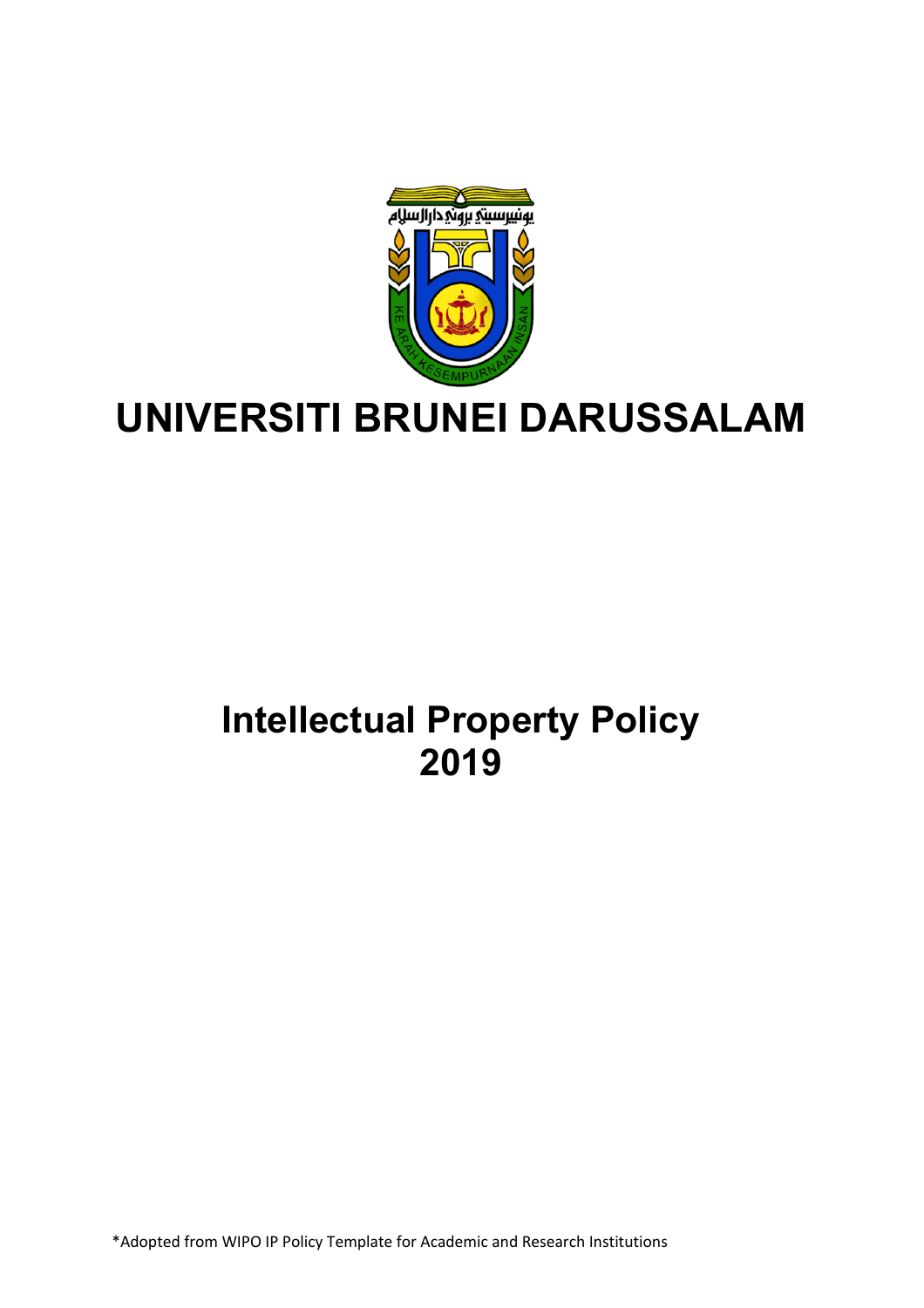## **Table of Contents**

| PARAGRAPH 6 - PUBLICATION, NON-DISCLOSURE AND TRADE SECRETS  12            |  |
|----------------------------------------------------------------------------|--|
|                                                                            |  |
|                                                                            |  |
|                                                                            |  |
| PARAGRAPH 10 - INCENTIVES AND DISTRIBUTION OF REVENUES 17                  |  |
|                                                                            |  |
| <b>PARAGRAPH 12 - CONFLICTS OF INTEREST AND CONFLICTS OF COMMITMENT 21</b> |  |
|                                                                            |  |
|                                                                            |  |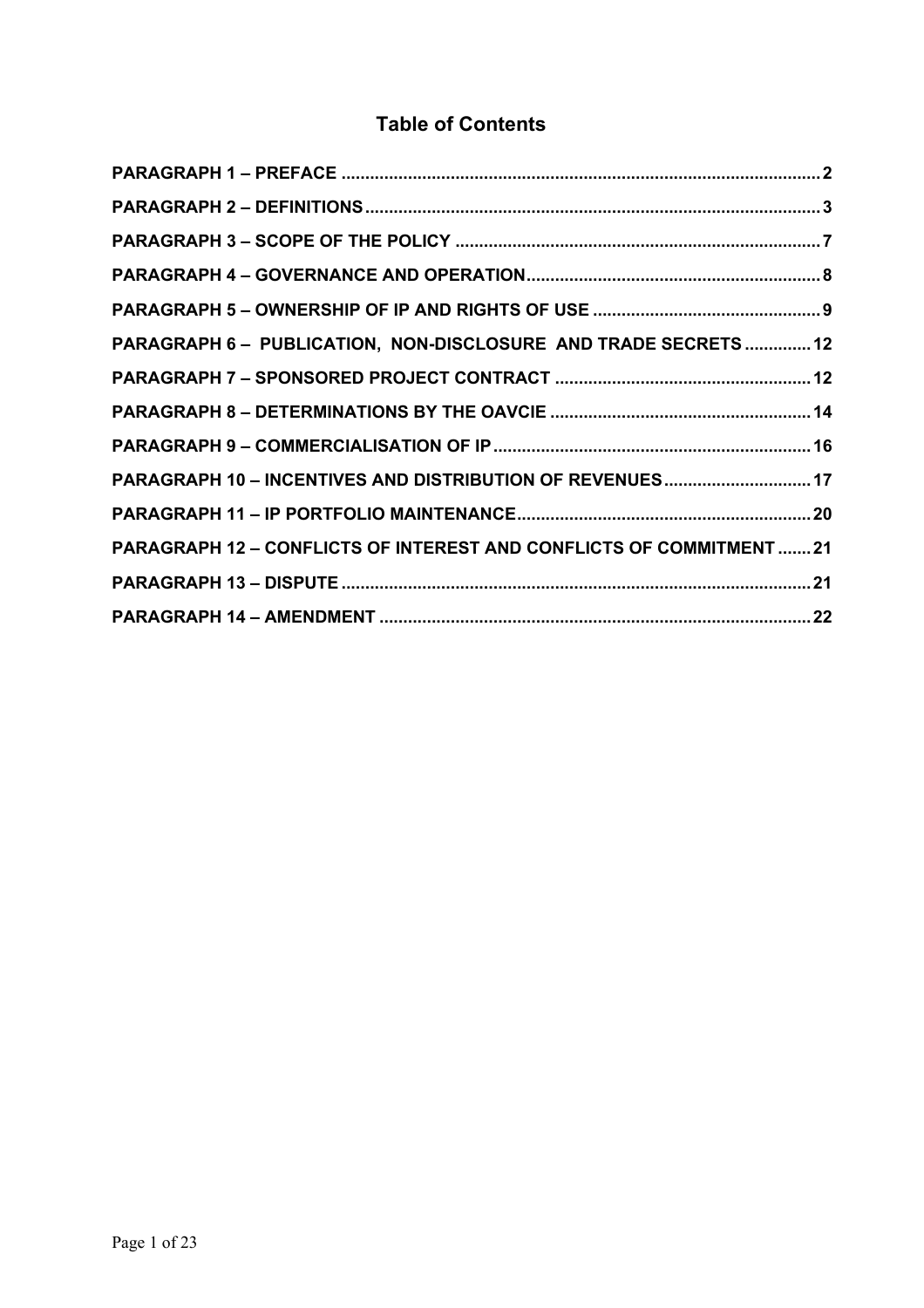## **PARAGRAPH 1 – PREFACE**

#### **1.1. Context and University Mission**

- 1.1.1. The core mission of the Universiti Brunei Darussalam ("University") is to empower future-ready leaders through innovative education and enterprising research, driven by national aspirations and guided by the values of Malay Islamic Monarchy (MIB).
- 1.1.2. The University is committed to ensuring that Intellectual Property (IP) emanating from its Academic and Research activities is used for the benefit of the University, the Creators and, most importantly, society-at-large.

#### **1.2. Purpose of the IP Policy**

- 1.2.1. **Promotion of IP utilization**. The IP Policy intends to facilitate the widespread use of the University's IP through various modalities of access.
- 1.2.2. **IP management**. The IP Policy seeks to set the framework for the translation of the IP arising from the University's Research into products, services and processes. It encourages Staff Members, Students and Visitors to become Creators and to identify IP with potential commercial value. It also establishes clear rules and procedures for the management and Commercialisation of such IP generated at the University.
- 1.2.3. **Balance of interests**. The IP Policy seeks to ensure the legal protection, where applicable; effective management and Commercialisation of University IP; while at the same time not impeding with the traditions of education and scholarship, academic freedom, open and timely publications, University sovereignty, and the University's mission of serving the public interest.

#### **1.3. Overall Principles**

The University operates under the following overall principles:

- 1.3.1. **Responsible Commercialisation**. Where IP arises that has commercial potential as a result of Research, the University intends to make such IP available in a form that will most effectively promote its development and use for economic and social benefit.
- 1.3.2. **Incentives**. The University wishes to recognize and reward Staff Members, Students and Visitors whose IP generates a demonstrable socio and/or economic impact.
- 1.3.3. **Local development**. The University encourages Research that responds to the local, regional and national needs. In its efforts to Commercialise University IP, the University shall seek to optimize the economic and societal benefits for industry.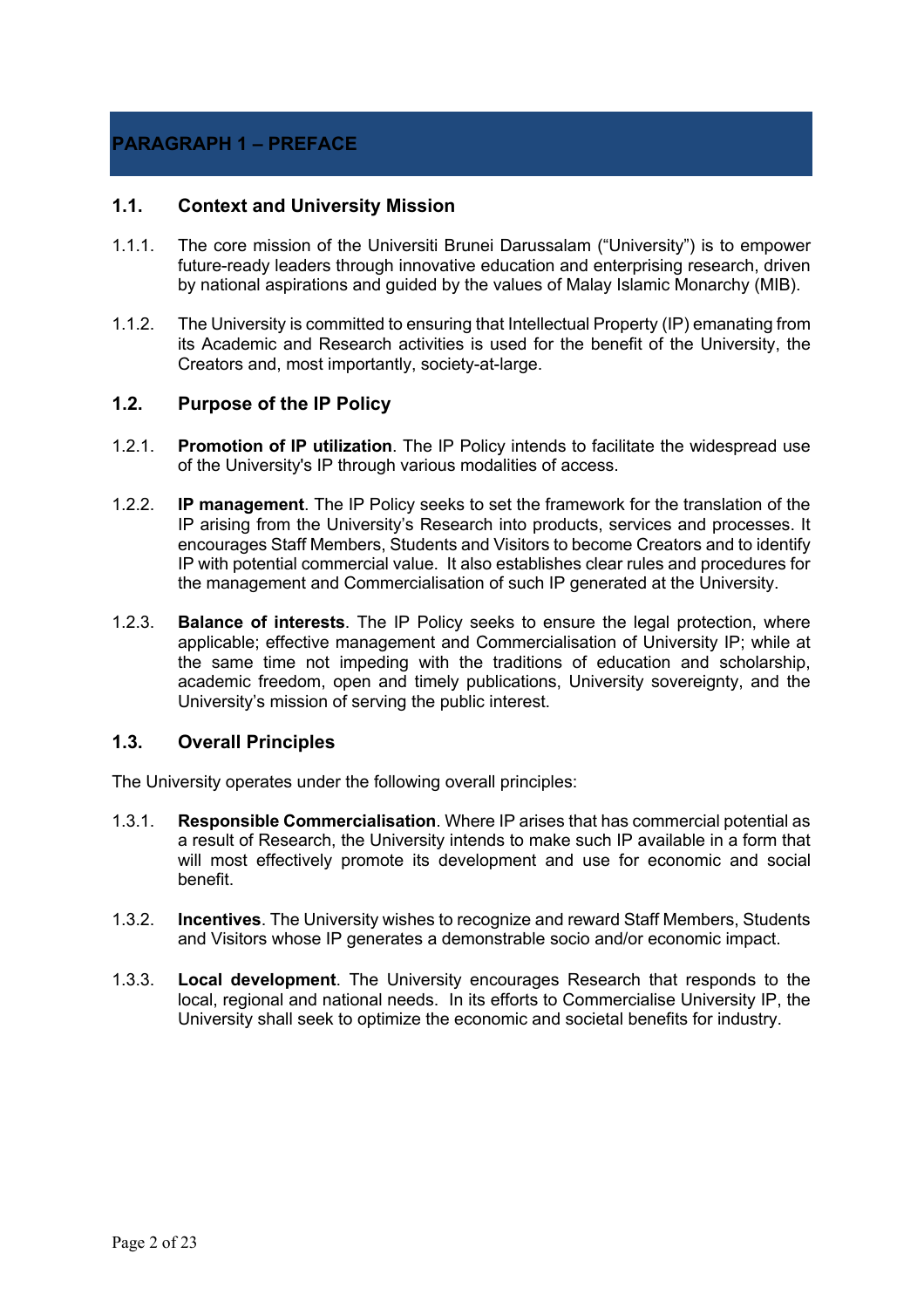## **PARAGRAPH 2 – DEFINITIONS**

In this Policy, the definitions set out below shall apply:

**Appointment**. A formal agreement for a Visitor at the University, which is a prerequisite to participate in or conduct Research, scholarship, creative work, or teaching at the University.

**Author**. Any person to whom this Policy is applicable, who individually or jointly with others makes a design, a mark or copyrightable work and who meets the criteria for authorship under the IP Law.

**Assistant Vice Chancellor Innovation and Enterprise (AVCIE)**. Assistant Vice Chancellor Innovation and Enterprise (AVCIE) means the University's Assistant Vice Chancellor for Office of Assistant Vice Chancellor Innovation and Enterprise as appointed by the Vice-Chancellor of the University.

**Background IP**.Any pre-existing IP created before the execution of any University Project, or before a Creator becoming subject to this IP Policy, by Appointment in the case of a Visitor, employment contract in the case of a Staff Member, or registration in the case of a Student.

**Commercialisation**.Any form of utilisation of IP intended to generate value, which may be in the form of a marketable product, process or service, commercial returns, or other benefits to society. **Commercialise** is similarly defined.

**Commercialisation Entity**.A company that has access to the IP of the University, through any one or more of the available Commercialisation modes, to produce new products, processes or services. This can be a spin-off or start-up.

**Conflict of Commitment (COC)**. Any situation in which an individual Staff Member's or Visitor's primary professional loyalty is not to the University because the time devoted to outside activities adversely affects their capacity to meet their responsibilities as set out in their employment contract of Appointment, respectively.

**Conflict of Interest (COI)**. Any situation in which real or perceived interests of an individual Staff Member, Visitor or Student may run counter to the interests of the University or negatively affect their employment or duties.

**Course Materials**. All materials used in, or in connection with, and for the purpose of, teaching an education course through the provision of lectures, tutorials, seminars, workshops, field or laboratory classes, assessments, practicum and other teaching activities conducted by the University.

**Creator**. Any person to whom this Policy is applicable, who creates, conceives, reduces to practice, authors, or otherwise makes a substantive intellectual contribution to the creation of IP and who meets the definition of 'inventor' or 'author'.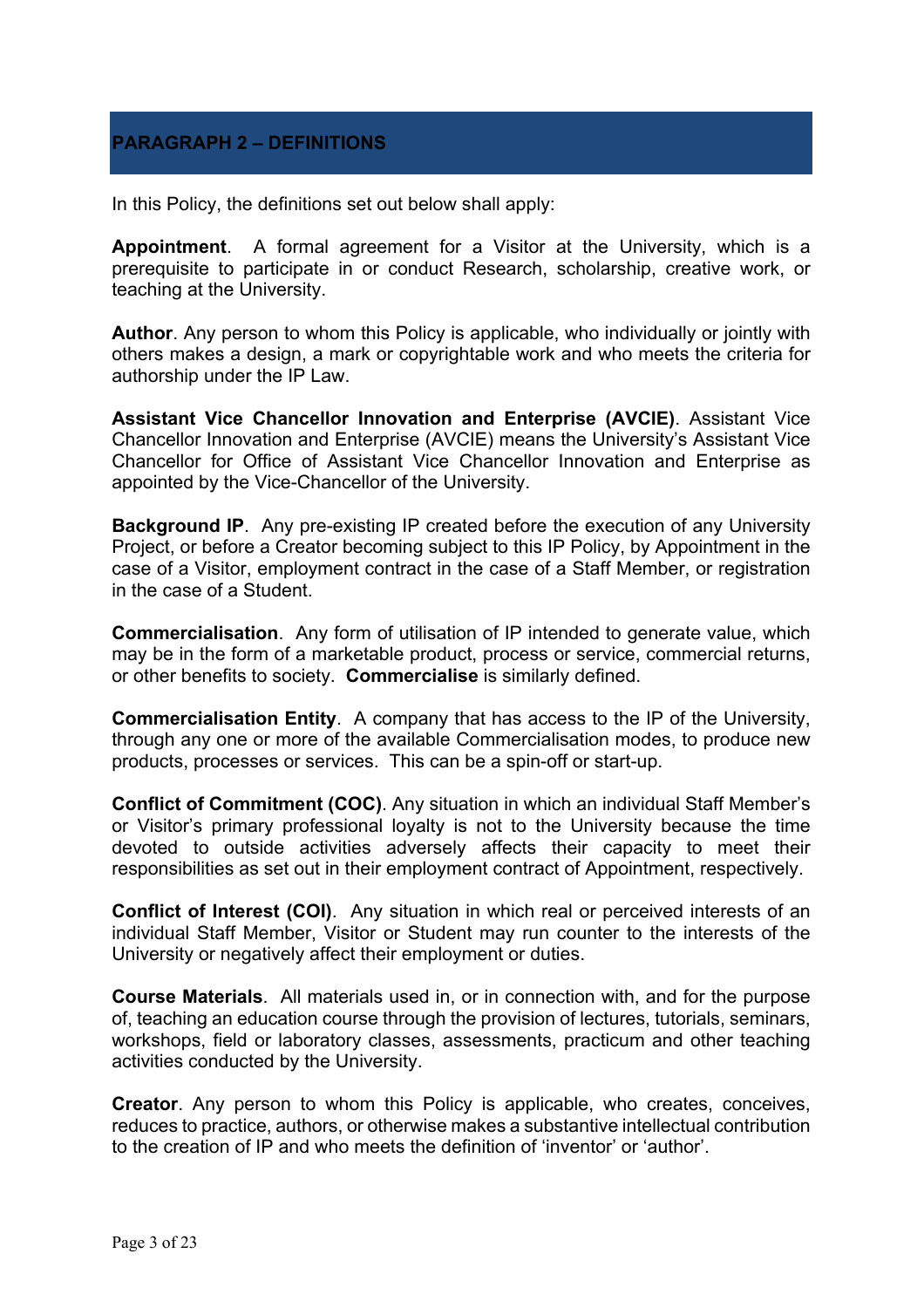**Discovery Year Project**. Any project undertaken by a Student during Discovery Year.

**Discovery Year Sponsor.** Discovery Year Sponsor is an external party that allows a student to do an internship during the Discovery Year.

**Enabler**. Any assistants, technicians, and other individuals who have indirectly contributed to the creation of IP by Creators - and as such may not be listed themselves as an author or inventor in terms of statutory IPRs - mainly through the execution of standard tasks or following through on specific instructions, but without whose practical contribution the Commercialisation would not have been possible.

**Gross IP Revenue**. All revenue received by the University on Commercialisation of University IP before any deductions for IP Expenses.

**University.** Universiti Brunei Darussalam.

**University IP**.IP owned or co-owned by the University.

**Intellectual Property (IP)**. All outputs of creative endeavour in any field at the University for which legal rights may be obtained or enforced according to the IP Law. IP includes:

- a) literary works, including publications in respect of Research results, and associated materials, including drafts, data sets and laboratory notebooks;
- b) teaching and learning materials;
- c) other original literary, dramatic, musical or artistic works, sound recordings, films, broadcasts, and typographical arrangements, multimedia works, photographs, drawings, and other works created with the aid of University resources or facilities;
- d) databases, tables or compilations, computer software, preparatory design material for a computer program, firmware, courseware, and related material;
- e) patentable and non-patentable technical information;
- g) designs including layout designs (topographies) of integrated circuits;
- h) plant varieties and related information;
- i) trade secrets;
- j) know-how, information and data associated with the above;
- k) traditional knowledge and genetic resources; and
	- l)any other University-commissioned works not included above.

**Intellectual Property Laws (IP Law)**. Intellectual Property Laws means any legislation related to IP under the laws of Brunei Darussalam.

**Intellectual Property Rights (IPRs)**. The proprietary rights that may be granted for an invention, mark, design, plant variety, copyright, industrial design, Scholarly Works or other types of IP, when the statutory requirements for protection are met to result in a patent, trademark, registered design or plant breeders' right, copyright, industrial design respectively.

**Inventor**. Any person to whom this Policy is applicable, who individually or jointly with others makes an Invention and who meets the criteria as defined in theIP Law.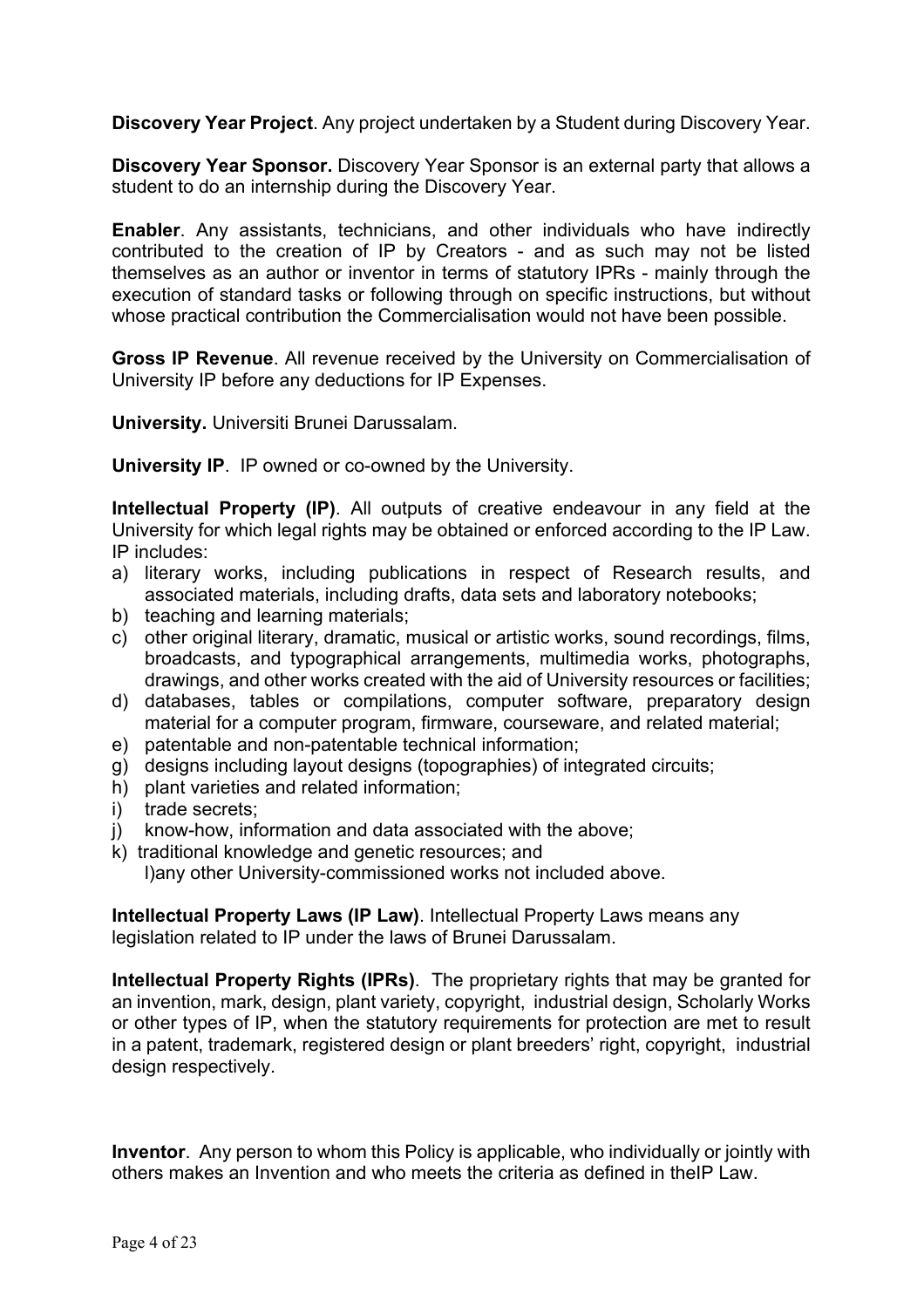**IP Disclosure Form**. The IP Disclosure Form is a form to be completed by a Creator or an Inventor and submitted to the Office of Assistant Vice Chancellor Innovation and Enterprise to document their creation (http://innovation.ubd.edu.bn/forms).

**IP Expenses**. All expenses incurred by the University in the management and Commercialisation of IP for which Gross IP Revenue has been received.

**IP Committee**. The body within the University, set up in terms of Paragraph 4.1, which is responsible for overseeing the drafting, implementation, monitoring and evolution of the Policy, and for providing strategic oversight of the OAVCIE.

**Office of Assistant Vice Chancellor Innovation and Enterprise (OAVCIE)**.The administrative unit established in terms of Paragraph 4.2, responsible for day-to-day management of all IP-related activities of the University.

**Net IP Revenue**. Gross IP Revenue less IP Expenses.

**Open Educational Resources (OER)**. Teaching, learning and Research materials that reside in the Public Domain and that have been released under an open license that permits their free use or modification by others.

**Policy**. This Intellectual Property Policy for Universiti Brunei Darussalam.

**Principal Counsel.** Principal Counsel means the University's Principal Counsel for Office of Legal Affairs as appointed by the Vice-Chancellor of the University.

**Public Disclosure**. The communication of information, relating to IP, to external parties. Public Disclosure includes, but is not limited to, disclosure in written or oral form; communication by email; posting on a web blog; disclosure in a news report, press release or interview; publication in a journal, abstract, poster, or report; presentation at a conference; examination of a thesis; demonstration of an Invention at a trade show; or the industrial application of an Invention.

**Public Domain**. The freely accessible public realm in which works that are not protected by IP Laws, either because the rights have been forfeited or because the rights have been expired, are thereby available to the public at large and available for all to use without permission from the Creator or owner.

**Research**. <sup>1</sup> Any creative work undertaken on a systematic basis in order to increase the stock of knowledge, including knowledge of man, culture and society, and the use of this stock of knowledge to devise new applications. It comprises three activities: basic research, applied research and experimental development.

**Scholarly Works**. All copyright works which are the outputs of academic Staff Members, Students or Visitors, including Research, creative and other outputs in area(s) of his or her expertise. It does not include Course Materials**.**

<sup>1</sup> Definition from the Frascati Manual.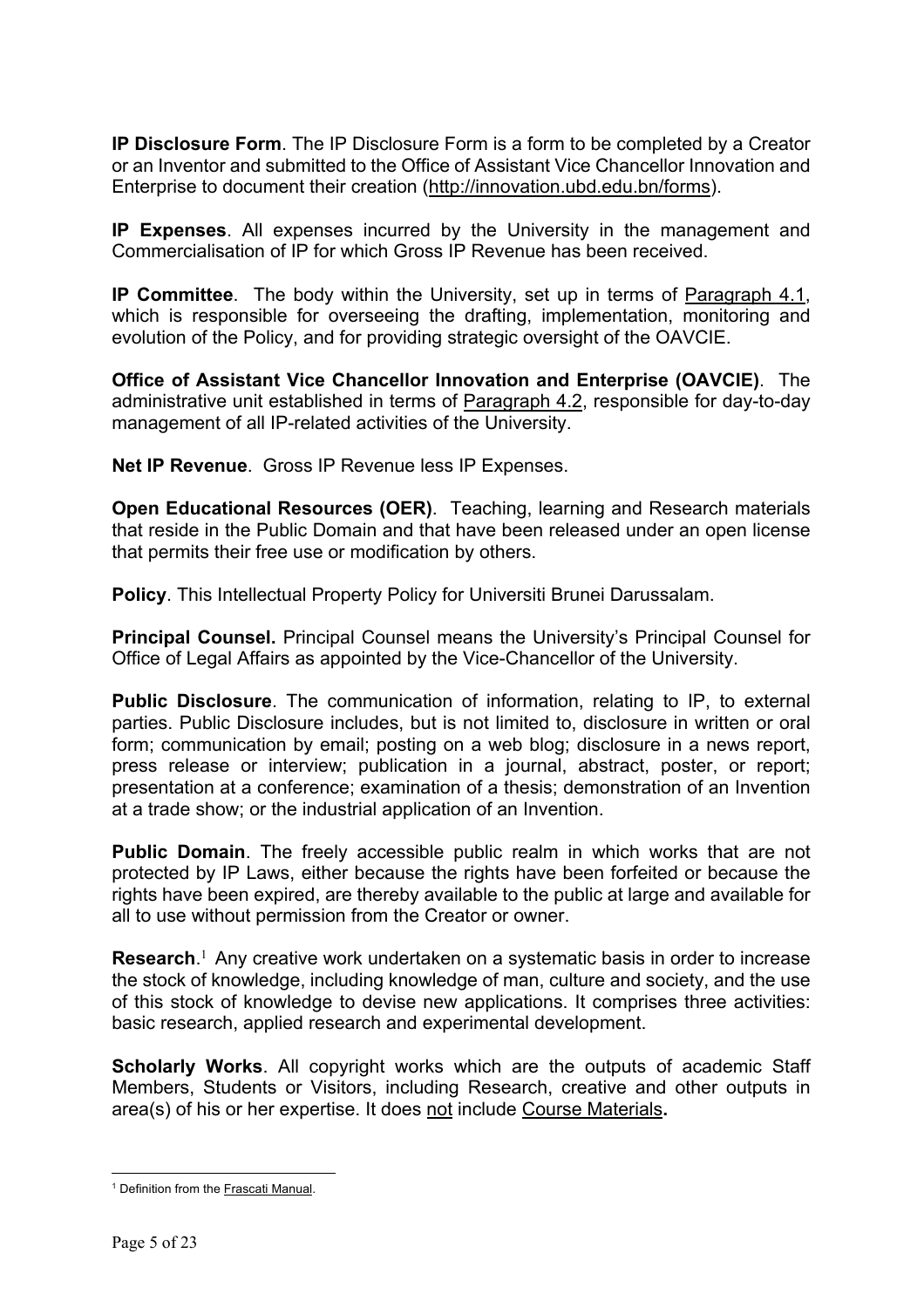**Sponsored Project.** Sponsored Project is a project that is partially or fully funded either by an external party or the University. It includes a consultancy or a collaborative project but excludes Discovery Year Projects.

**Sponsored Project Contract.** Agreement between the University and the external party or sponsor regulating Sponsored Project, including IP terms.

**Staff Member**.Any person who is under a contract of employment with the University including academic, Research, technical, administrative and adjunct staff, whether full-time or part-time or on a temporary basis.

**Student**. Any student registered for an approved course at the University.

**Substantial Use**.Extensive unreimbursed use of the University's resources which include but are not limited to facilities, equipment, Background IP that is not publicly available, human resources or funds. Use will be deemed not substantial for routine use of library, office space, or laptop, desktop computer.

**Trade Secret**.As defined under the IP Law or confidential information not publicly available that has commercial value because of its confidential nature which the University has taken reasonable efforts to keep confidential

**University Study Project**. A project undertaken by a Student or a Staff Member or both whether funded or not by the University. It does not include Sponsored Project.

**Vice-Chancellor (VC).** Vice-Chancellor means the Vice-Chancellor of Universiti Brunei Darussalam.

**Visitor**. Any person who is neither a Staff Member nor a Student of the University who engages in work at the University, including visiting professors, adjunct and conjoint professors, teachers, researchers, scholars and volunteers; and who concludes an appointment agreement with the University.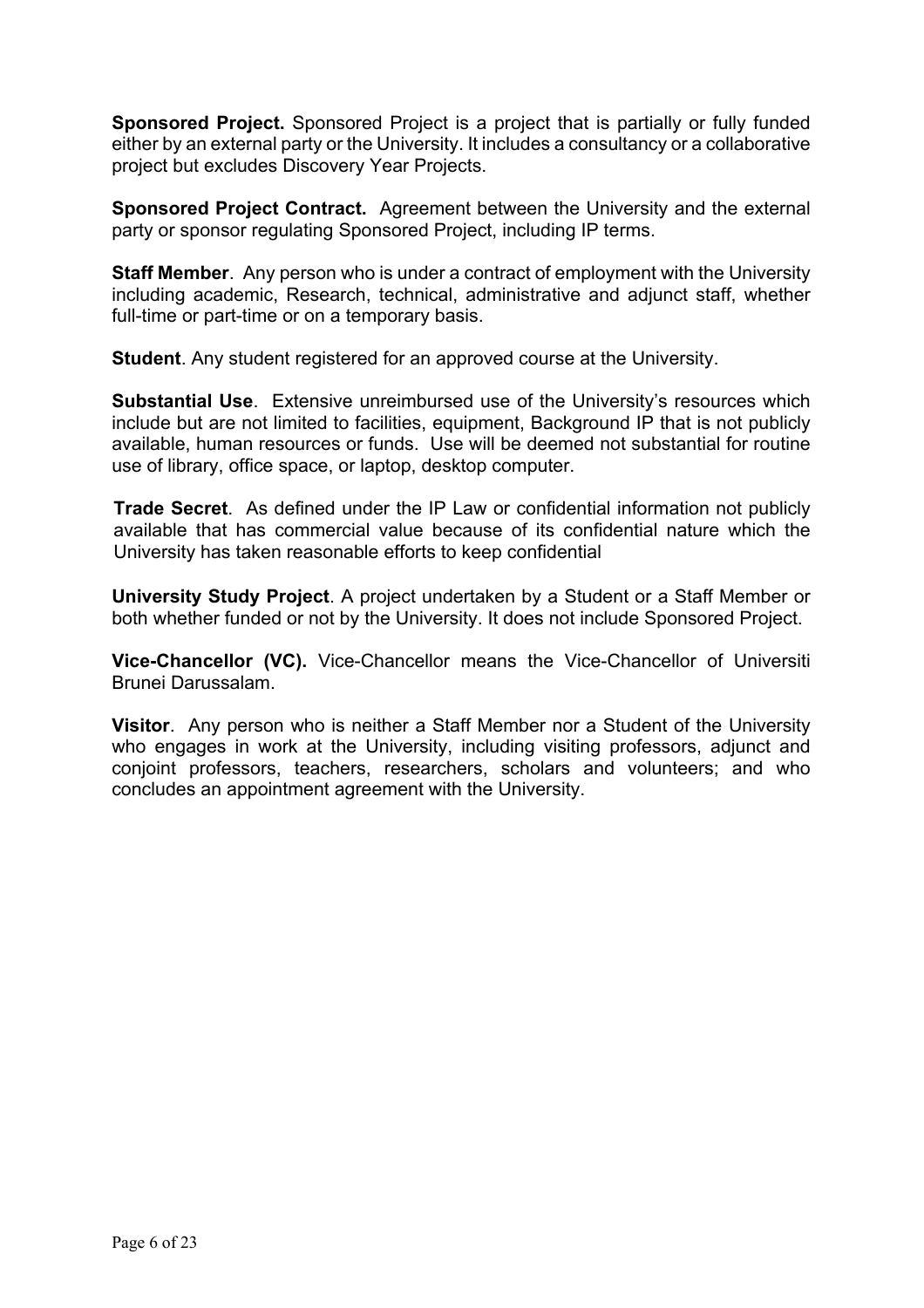## **PARAGRAPH 3 – SCOPE OF THE POLICY**

- 3.1. **IP**. This Policy applies to all IP generated at the University, in particular by Staff Members, Students and Visitors.
- 3.2. **Background IP**. In case of any conflict with IP generated during their association with the University, Staff Members, Students and Visitors must submit proof that Background IP was developed before the association with the University for valid claims.
- 3.3. **Applicability**. This Policy applies to all Staff Members, Students and Visitors who participate in a University Project or produce Scholarly Works. Rights and obligations under this Policy shall survive any termination of employment, enrolment or Appointment at the University.
- 3.4. **Binding effect of the Policy**. This Policy constitutes an understanding that is binding on the University, Staff Members, Students and Visitors on the following grounds:
	- 3.4.1. **Staff Members**. The University shall ensure that the employment contract or other agreement establishing any employment relationship between the University and Staff Members include a provision placing Staff Members under the scope of this Policy.
	- 3.4.2. **Students**. The University shall ensure that the admission offer letter to a Student includes information related to this Policy and the Student's obligations under it.
	- 3.4.3. **Visitors**. The University shall ensure that Visitors sign an appointment agreement before commencing any activity at the University. Such agreement shall include information of the responsibilities of the Visitor under under this Policy and shall make reference to this Policy, a copy of which will be made available to the Visitor. (http://innovation.ubd.edu.bn/forms).
	- 3.4.4. **Informed consent**. This Policy shall be included on the University's website. In addition, a reference to this Policy shall be made in the terms and conditions of enrolment of Students, Appointment of Visitors, and employment agreement of Staff, academic catalogues or their equivalent. Such reference shall be in sufficient detail to ensure that they are aware of this Policy and has access to the full text.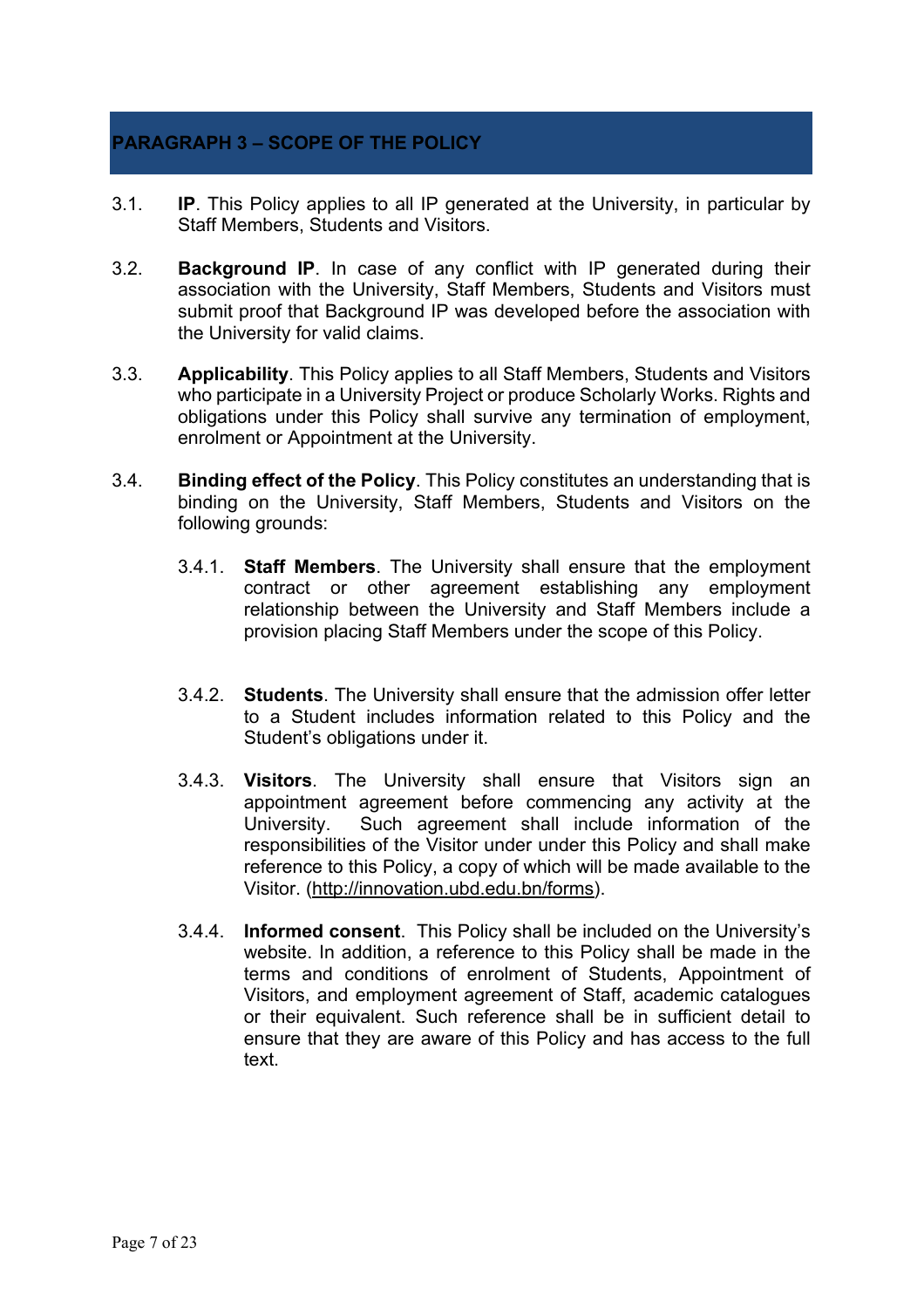## **PARAGRAPH 4 – GOVERNANCE AND OPERATION**

## **4.1. IP Committee**

- 4.1.1 **Purpose**. The University IP Committee that may include one or more subcommittees shall oversee the implementation and evolution of this Policy and provide advice to the VC through AVCIE (according to Paragraph 4.2 below).
- 4.1.2. **Composition**. The Chair of the IP Committee is AVCIE who shall be appointed by the VC.
- 4.1.3. **Responsibilities**. The IP Committee is the advisory body in the determination of IP management and Commercialisation strategy for University IP.
- 4.1.4. **Meetings**. The IP Committee shall establish regular meetings and also be available for *ad hoc* meetings.

#### **4.2. Office of Assistant Vice Chancellor Innovation and Enterprise (OAVCIE)**

- 4.2.1. **Purpose**. The Office of Assistant Vice-Chancellor (Innovation and Enterprise) will assist the IP Committee in managing and Commercialising its IP in a form that will most effectively promote its development and use for economic and social benefit. It will also be the Secretariat to the IP Committee.
- 4.2.2. **Responsibilities**. The responsibilities of the OAVCIE will include, but not limited to:
	- a. Outreach/awareness to Creators;
	- b. Relationship management with Creators;
	- c. IP management;
	- d. Technology marketing and IP contract negotiation;
	- e. IP contract management; and
	- f. IP costs and revenue distribution.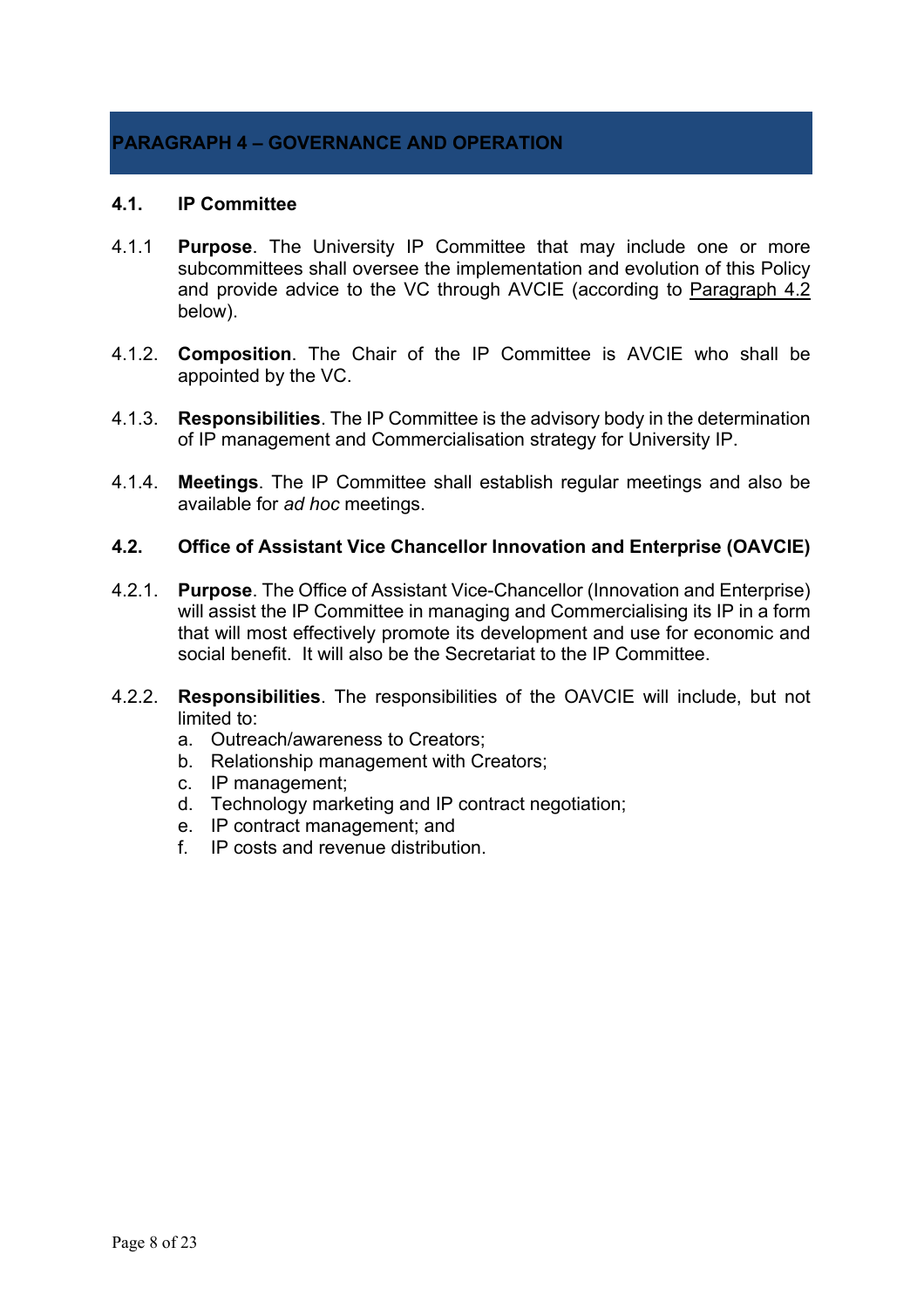## **PARAGRAPH 5 – OWNERSHIP OF IP AND RIGHTS OF USE**

## **5.1. IP Created by Staff Members**

- 5.1.1. **University ownership**. The University owns all IP emanating from any University study project created by a Staff Member:
	- a. in the course of and within the scope of his other employment; or
	- b. making Substantial Use of the University's resources.

Different terms may be applicable for Sponsored Project as defined in the Paragraph 5.1.3.

- 5.1.2. **Staff Member ownership**. Staff Members will either own or co-own the IP they have created when such IP:
	- a. is created outside the course and scope of their employment and without Substantial Use of the University's resources;
	- b. vests in Scholarly Works (see Paragraph 5.5); or
	- c. for which the University does not wish to claim ownership and the University has communicated as such in writing.
- 5.1.3. **IP emanating from Sponsored Project**. Terms of the Sponsored Project Contract will regulate ownership of IP created by Staff Members as set out in Paragraph 7. In the absence of IP terms in a Sponsored Project Contract or in the absence of a Project Contract, the University owns the IP created under Sponsored Project.
- 5.1.4. **Appointment of Staff Members at another University**. It is the responsibility of each Staff Member that holds an honorary or other academic or research appointment at another institution (Host University) to negotiate a suitable IP arrangement with the Host University prior to the tenure at the Host University so that the University owns the IP fully or partially based on intellectual contribution of the Staff Member. To the extent that the Host University's IP Policy makes a claim on IP created by the Staff Member pursuant to such appointment, the Staff Member shall bring to the attention to the AVCIE to get a waiver of applicability of this Policy by VC.

#### **5.2. IP Created by Students**

- 5.2.1. **University ownership**. The University owns all IP emanating from University Study Project created by a Student when:
	- a. in the course and scope of his/her study; or
	- b. making Substantial Use of the University's resources.
- 5.2.2. **Student ownership**. Student will own or co-own the IP they have created when such IP:
	- a. is outside the course and scope of their course or study and without Substantial Use of the University's resources;
	- b. vests in Scholarly Works (see Paragraph 5.5); or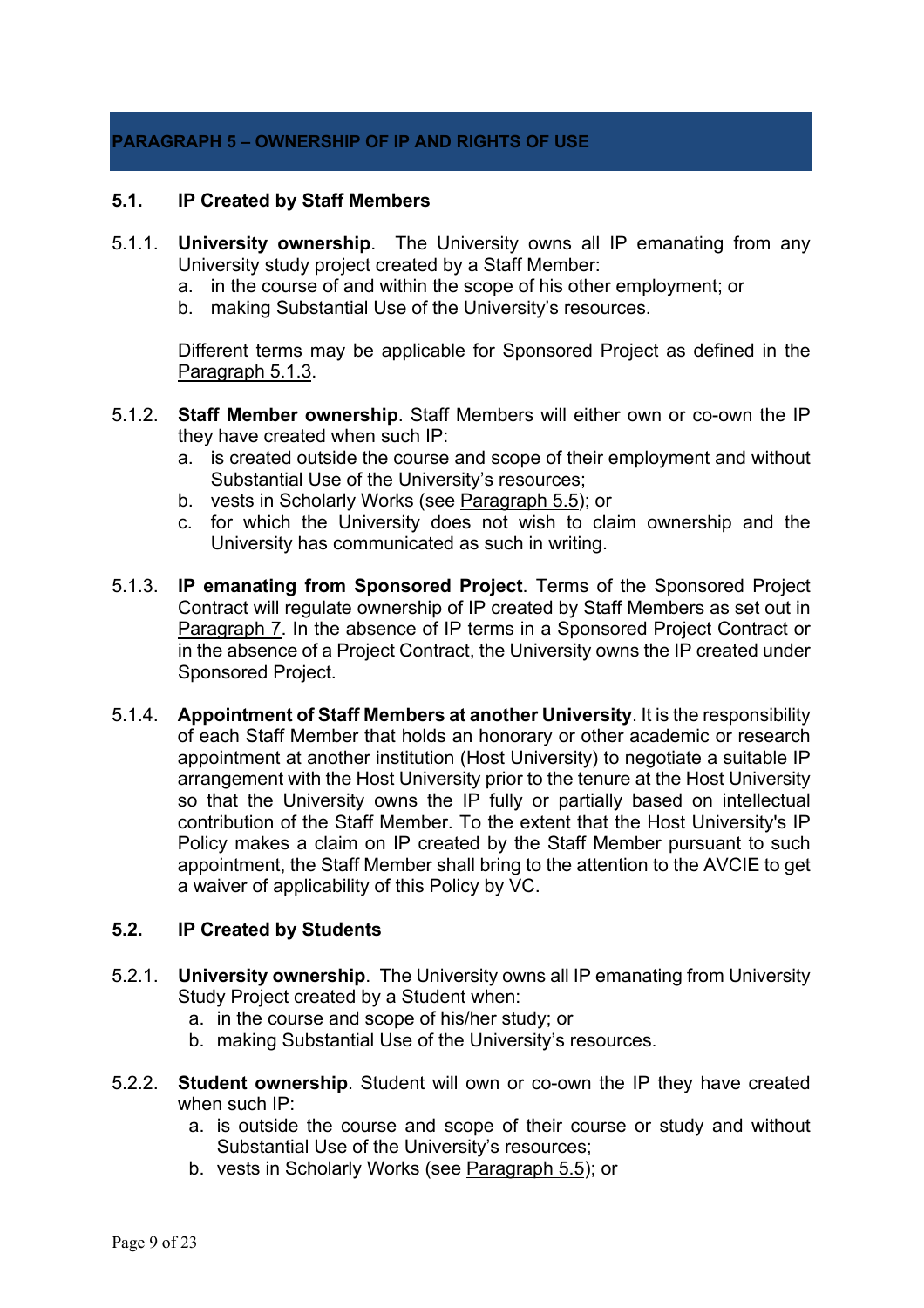- c. for which the University does not wish to claim ownership and the University has communicated as such in writing.
- 5.2.3. **IP emanating from Sponsored Project**. Terms of the Sponsored Project Contract will regulate ownership of IP created by Students as set out in Paragraph 7. In the absence of IP terms in a Sponsored Project Contract or in the absence of a Project Contract, the University owns the IP created under Sponsored Project.

## 5.2.4. **Theses or dissertations**.

The Student must submit his or her final thesis or dissertation to the University repository. The Student also grants a royalty-free license to the University to reproduce his or her thesis or dissertation and to distribute copies thereof to the public. Any IP derived from Theses or dissertations shall be owned by the University as set out in Paragraph 5.2.1.

- 5.2.5. **IP emanating from Discovery Year Project**. IP emanating from a Student's Discovery Year Project shall be owned by Discovery Year Sponsor.
- 5.2.6. **Bursaries/scholarships**. An external party that grants a bursary or scholarship to a Student may elect to own the IP created by that Student in the course of his/her study at the University provided the student, and the University have consented to the assignment of IP ownership in writing.

## **5.3. IP Created by Visitors**

- 5.3.1. **University ownership**. Unless otherwise agreed to in writing by the University and the Visitor prior to the tenure at the University, the University owns IP created by Visitors when:
	- a. created in the course and scope of their appointment at the University; or
	- b. created by making Substantial Use of the University's resources.
- 5.3.2. **University IP**. On departure from the University, a Visitor must sign and submit an IP Disclosure Form to AVCIE disclosing any IP created, as per Paragraph 5.3.1, whilst at the University.

## **5.4. Special Rules for Course Materials**

- 5.4.1. **University ownership**. The University will own the IP in Course Materials created by a Staff Member or a Visitor, with the exclusion of Course Material that is created from or for Open Educational Resources, in accordance with Paragraph 5.7.1.
- 5.4.2. **Licensed by the University**. The University grants the Creators of Course Materials a royalty-free, non-exclusive license to use the Course Materials created by them.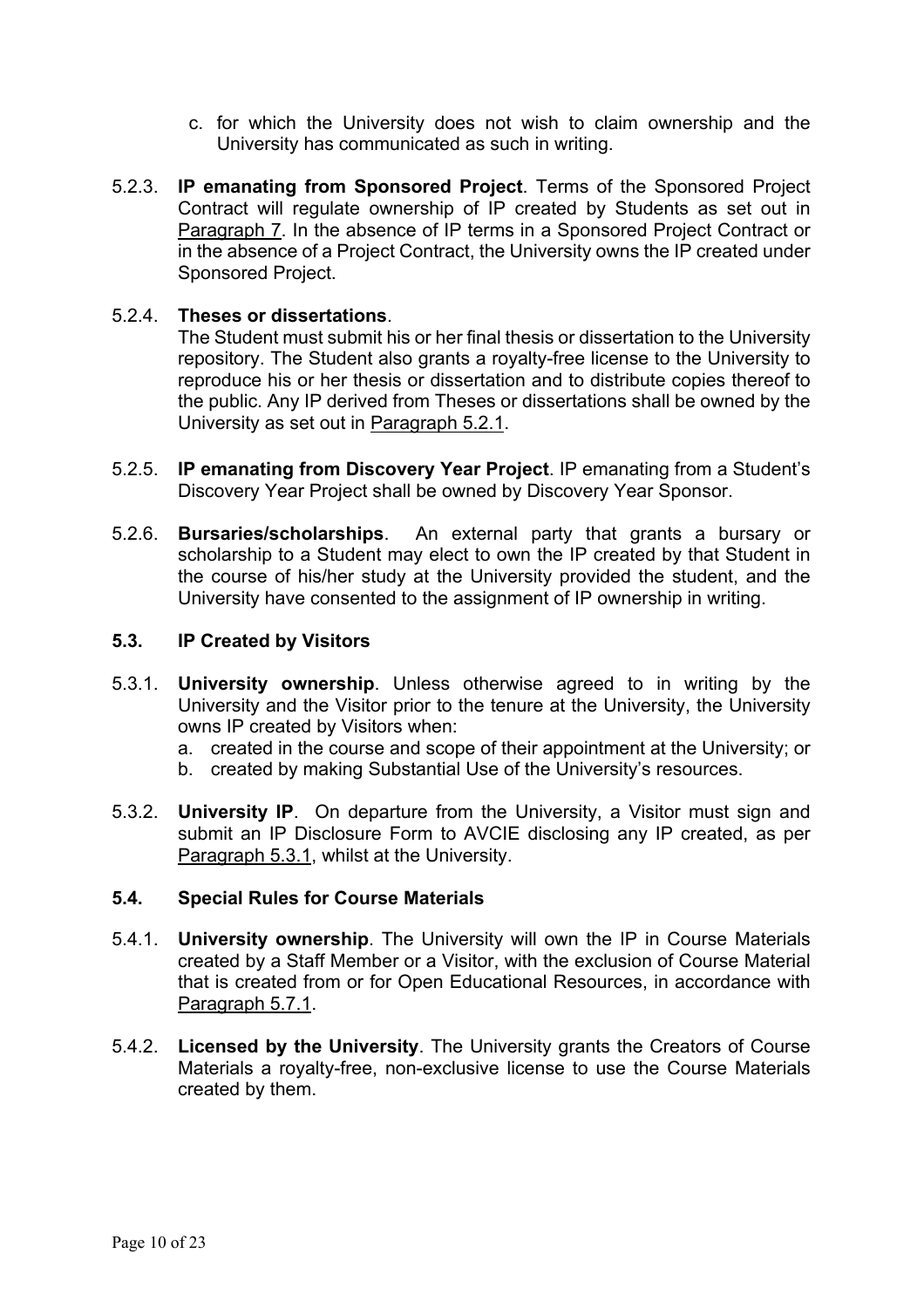## **5.5. Special Rules for Scholarly Works**

- 5.5.1. **Publication**. The University recognises and endorses the rights of Staff Members, Students and Visitors to publish their Scholarly Works, provided that any Scholarly Work which may disclose any possible University IP shall first be cleared by OAVCIE after having an opportunity to protect such University IP according to Paragraph 8.
- 5.5.2. **Licensed to the University**. Staff Members, Students and Visitors grant to the University non-exclusive, royalty-free license to use their Scholarly Works for the University's administrative, promotional, Research and teaching purposes.

## **5.6. Moral Rights**

- 5.6.1. **Recognition**. The University undertakes to respect and protect the moral rights which copyright law confers on Authors of copyright works.
- 5.6.2. **Rights granted**. The University acknowledges that moral rights vest in Authors of copyright works irrespective of the copyright ownership thereof and include:
	- a. the right of attribution of authorship in respect of the copyright works;
	- b. the right not to have authorship of the copyright works falsely attributed; and
	- c. the right of integrity of authorship in respect of the copyright works.
- 5.6.3. **No waiver**. The University will not require Staff Members, Students or Visitors to waive their moral rights as a condition of employment, enrolment, Appointment or funding.

## **5.7. Public Domain**

- 5.7.1. **Public Domain**. University IP forms part of the Public Domain in the following circumstances:
	- a. if a Sponsored Project Contract provides that the Research results be placed into the Public Domain; or
	- b. if Staff Members or Visitors made use of OERs or resources licensed through Open Source or Creative Commons Licences and the licensing conditions require the release of derivatives into the Public Domain.
- 5.7.2. **Release into the public domain**. The University will release IP into the Public Domain in the following circumstances:
	- a. where it is deemed to be in the public interest; or
	- b. if the IP has low commercial or other development potential and low prospects of fostering the development of new products or services; or
	- c. if deemed necessary by the University.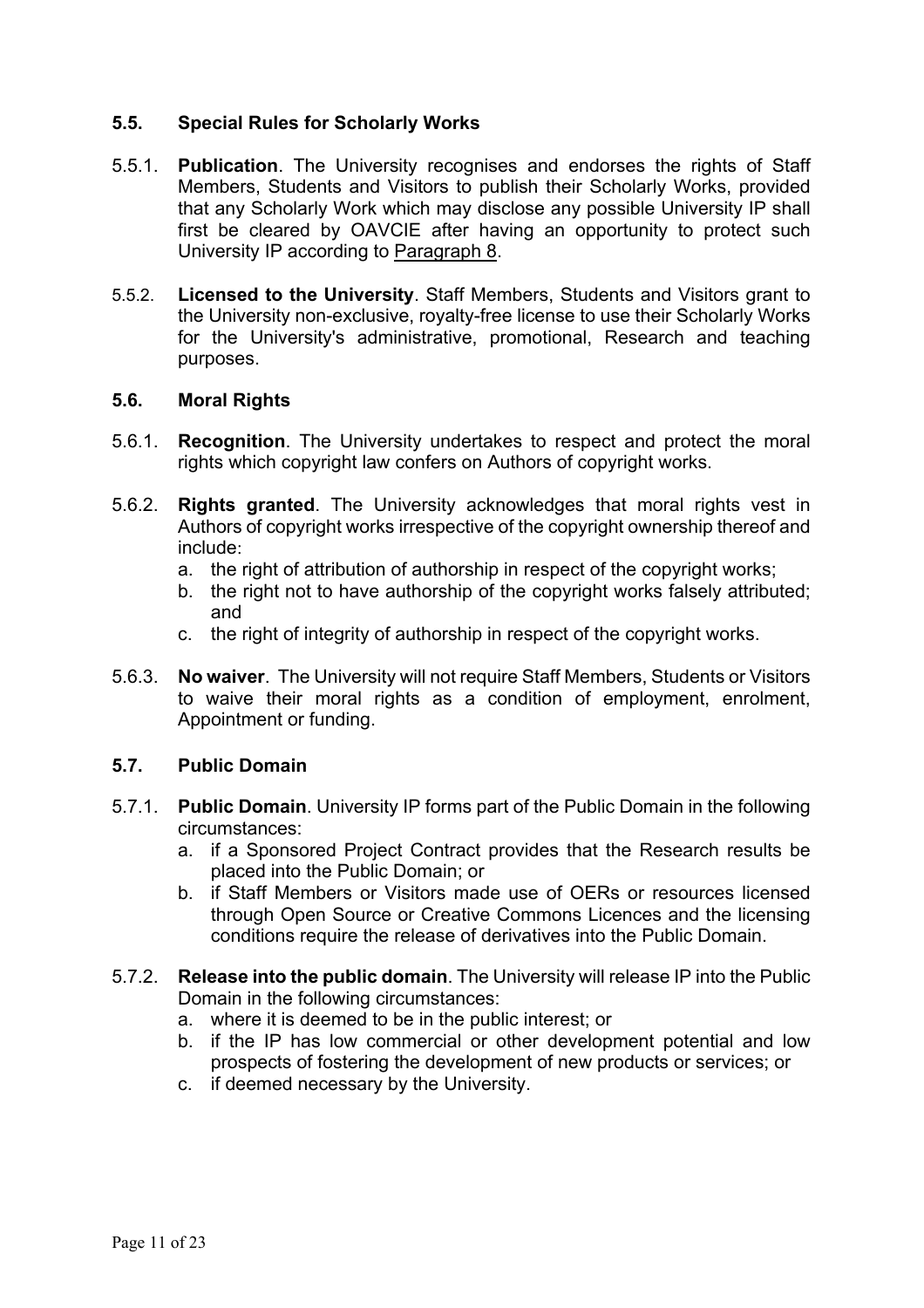## **PARAGRAPH 6 – PUBLICATION, NON-DISCLOSURE AND TRADE SECRETS**

- 6.1. **Right of publication**. The University encourages and supports the right of Creators to decide if and when to publish their Research results, in accordance with Paragraph 5.5 above.
- 6.2. **Non-disclosure for IP protection**. In conjunction with the right of publication, Creators should be aware that premature Public Disclosure may result in loss of IP protection rights. Therefore, they are strongly encouraged to make all reasonable efforts to identify any protectable IP as early as possible, according to Paragraph 8, and shall consult OAVCIE by completing IP Disclosure Form when required before making any Public Disclosure of potential University IP.
- 6.3. **Trade Secrets**. The University may designate certain confidential information as a Trade Secret, owned by the University. In that event, all Creators will be obligated to maintain the confidentiality of the Trade Secret and to follow the direction for management of the Trade Secret by OAVCIE.

## **PARAGRAPH 7 – SPONSORED PROJECT CONTRACT**

- 7.1. **Authority**. Staff Members, Students and Visitors shall not have the right to enter into a Sponsored Project Contract with external parties on behalf of the University unless they are authorised to do so by the VC.
- 7.2. **Due diligence**. Persons acting for and on behalf of the University as defined in Paragraph 7.1 shall exercise all due diligence and consult OAVCIE and Principal Counsel when negotiating and signing sponsored project contract that may affect the University's IPRs.
- 7.3. **Ownership and rights to use**. Subject to any provisions in the law to the contrary, ownership and rights to use shall be agreed upon with the external entity.
- 7.4. **Government rules**. Sponsored Project Contract shall comply with any applicable law or Government regulations or rules, which may be applicable to Research undertaken by the University, in particular, as far as it relates to the ownership of IP resulting from such Research. Principal Counsel shall be consulted in this respect before the signature of any Sponsored Project Contract.
- 7.5. **Approval**. Before signing, the full copy of the proposed Sponsored Project Contract and other legal statements concerning the University's IPRs shall be submitted to AVCIE and Principal Counsel for advice and approval by the VC.
- 7.6. **Basic Principles**. The IP clauses in all Sponsored Project Contracts shall be governed by the following basic principles: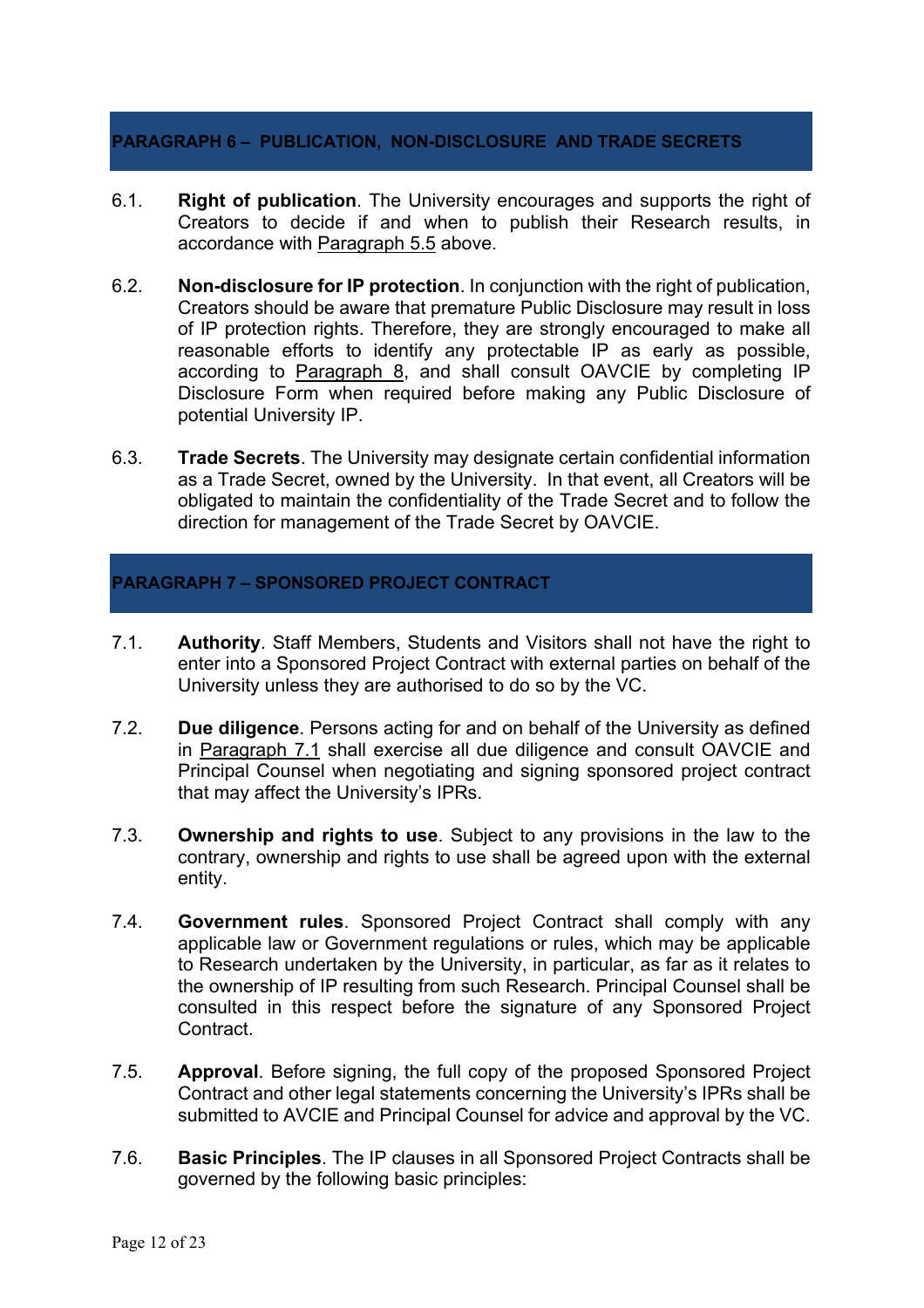- 7.6.1. **Concluded from the outset**. A Sponsored Project Contract must be executed in writing and signed by the University and the external party(ies)/sponsor(s) prior to the commencement of the Project and, as appropriate and without limitation, must contain terms relating to ownership, management and commercialised use of IP arising from the Sponsored Project as well as any Background IP.
- 7.6.2. **Background IP**. Background IP of the University belongs to the University and use of such Background IP requires expressed written permission in the contract. Similarly, Background IP of the external party or sponsor belongs to such party or sponsor. Use of such Background IP requires expressed written permission.
- 7.6.3. **Foreground IP (IP arising from the Project Contract)**. IP generated pursuant to a Sponsored Project Contract shall be co-owned by the University and external party(ies)/sponsor(s) as mutually agreed contractually. The costs for protecting and maintaining any co-owned IPRs shall be shared between the University and the external party(ies)/sponsor(s) in accordance with the percentage of IP ownership or as mutually agreed contractually.
- 7.6.4. **Serendipitous IP**2.Any IP created during the course of the Project Contract which falls outside of the scope of the Project Contract shall be owned by the University or the external party(ies)/sponsor(s) which developed such IP unless agreed contractually otherwise in the Project Contract.
- 7.6.5. **Right of first refusal to the IP**. The Sponsored Project Contract may include provisions giving the external party(ies)/sponsors, a right of first refusal to Commercialise the IP emanating from the Sponsored Project Contract, through a license or joint venture arrangement or assignment.
- 7.6.6. **Publication delay**. It is the strict policy of the University to allow Creators freedom to publish their work. However, the University acknowledges that delays in publication for the purpose of initiating statutory protection of the IP is often necessary. In this regard, the University will agree, on a case-by-case basis, to a contractual delay in the publication by Creators. Such delay will not exceed 90 calendar days from the date AVCIE is notified of the intent to publish unless authorised by the AVCIE.
- 7.6.7. **Use of IP for Research and teaching**. In instances, where the University IP is licensed exclusively or assigned as part of the Sponsored Project Contract, all efforts should be made to secure a royalty-free license for the use of the IP for on-going Research and teaching purposes.
- 7.7. **Exceptions to the Policy**. In certain cases, it may be necessary and beneficial to the University to enter into a Sponsored Project Contract that

<sup>&</sup>lt;sup>2</sup> Results are serendipitous when research that was originally funded for one purpose turns out to be useful for another purpose.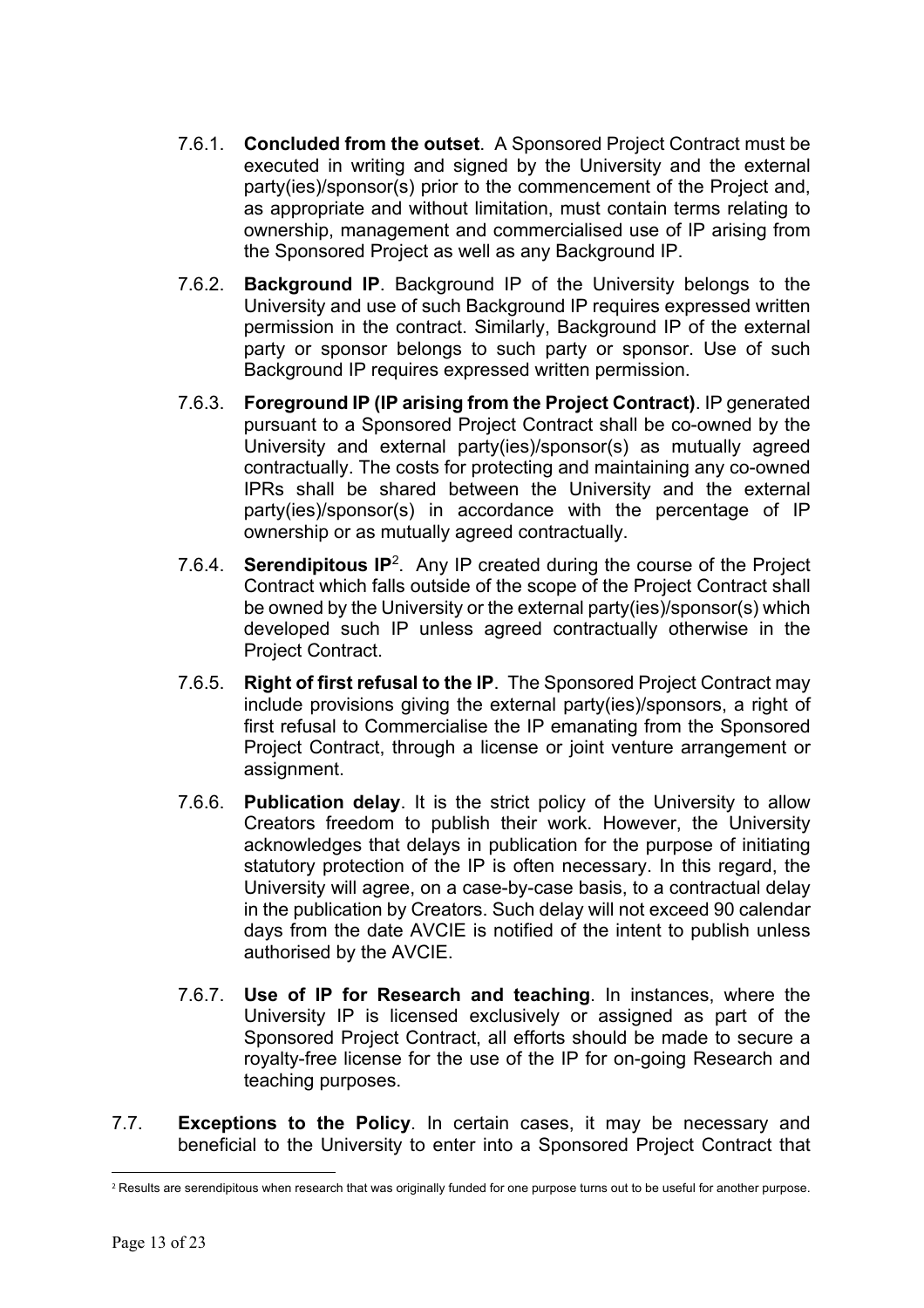contains exceptions to the provisions of this Policy. Any such exceptions require prior written approval from the VC.

## **PARAGRAPH 8 – DETERMINATIONS BY THE OAVCIE**

## **8.1. Responsibility to Disclose IP**

- 8.1.1. **Recording**. Creators shall keep appropriate records of their Research and make reasonable efforts to ensure that only those individuals within the University who have a need to have access to such records for the performance of their duties are granted such access.
- 8.1.2. **IP Disclosure**. Where a Creator identifies potential IP resulting from his/her Research, he/she shall disclose such potential IP to AVCIE promptly by means of an IP Disclosure Form.
- 8.1.3. **Complete disclosure**. Creators must provide to AVCIE such full, complete and accurate information as AVCIE may reasonably require to enable it to sufficiently assess the technical and related features and functions, ownership, commercial potential and IP protection that might be applicable to such IP. Upon complete disclosure, the IP Disclosure will be registered and assigned a reference number, and OAVCIE will share this reference number with the Creators to signify that the IP Disclosure has been formally received by the University.

## **8.2. Creatorship and Ownership**

- 8.2.1. **Creatorship**. Creators shall, upon request, sign the appropriate legal documents provided by OAVCIE that attest to creatorship. Where there is more than one Creator, and there is a dispute as to the contribution to creatorship, OAVCIE shall consult Principal Counsel with the Creators to assist in the determination of the percentage IP creatorship, failing which it shall be assumed that there was an equal, undivided contribution.
- 8.2.2 **Ownership.** Once creatorship has been determined, the Creators shall be required to assign any right formally, title or interest they may have in that IP to the University in the form of a contract that specifies the rights that will accrue to the Creator(s) and the University and the obligations they will have to assist the University with the Commercialisation of that IP. Paragraph 9.3 will apply.

#### **8.3. Determination as to IP Protection and Commercialisation**

8.3.1. **Evaluation and recommendation**. OAVCIE will analyse the information disclosed in the IP Disclosure within 90 days of formal receipt. The analysis will include: whether or not the subject matter is protectable as IP; an assessment of economic viability or marketability; and determination of any rights of external parties, such as a funder or collaborator. After evaluation,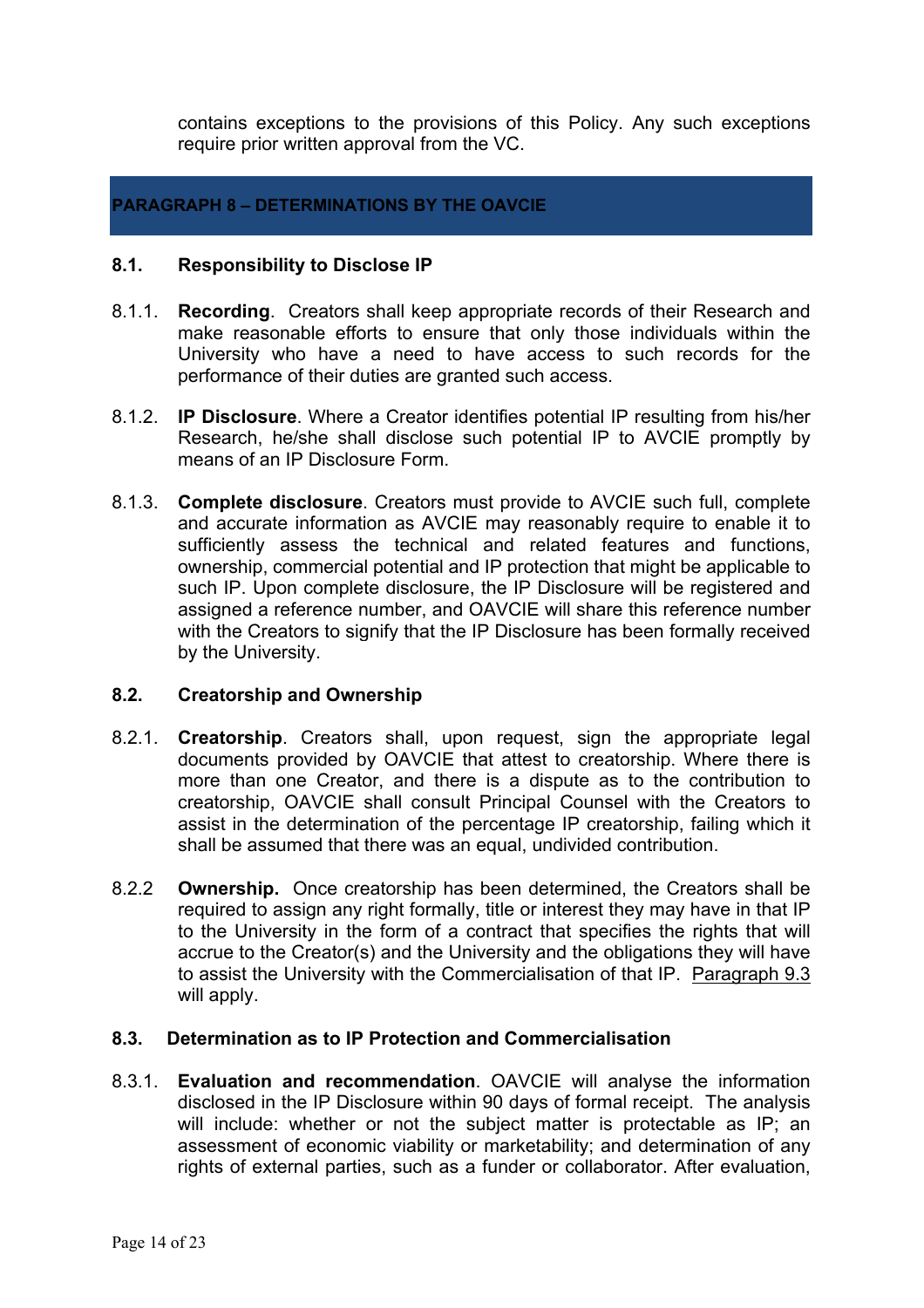OAVCIE will prepare a preliminary report with findings that enable the University to decide if it will proceed with IP protection and Commercialisation. OAVCIE shall share the preliminary report with the Creator(s), and seek their input.

- 8.3.2. **Decision to protect/Commercialise**. The University will decide, as soon as reasonably practicable, whether or not it wishes to protect or Commercialise the IP. OAVCIE will use all reasonable efforts to notify the Creator(s) of the University's decision within 90 days of formal receipt of the IP Disclosure Form. OAVCIE will also decide on validity of any claim made by a Staff Member, a Visitor or a Student that they are the true Creator(s) of that IP and in relation to their rights under this Policy.
- 8.3.3. **University's obligation to notify Creators of its decision.** Within no more than 90 days, OAVCIE will notify the Creator(s) of the decision of whether the University will or will not pursue IP protection and Commercialisation of their IP Disclosure.

## **8.4. University Elects not to Protect /Commercialise the IP**

- 8.4.1. **IP abandoned or not Commercialised**. The University reserves the right not to protect or Commercialise IP that it owns if after consultation with the Creators:
	- a. there is no reasonable prospect of commercial success; or
	- b. it is not deemed to be in the best interest of the University; or
	- c. it is not deemed to be in the public interest.
- 8.4.2 **Transfer of Ownership**. In the event the University decides not to pursue IP protection or Commercialisation, it will take steps to return said IPRs to the Creator(s), contingent on any other superseding contract rights of the external party(ies) or sponsor(s).
- 8.4.3. **Written notification**. If the University is unable to or decides not to protect or Commercialise the University IP, it should notify the relevant Creator(s) of its decision in writing and in a timely manner.
- 8.4.4. **No prejudice to IP protection**. The Creator(s) should receive the written notification in a timely manner that enables the relevant Creator(s) to take any formal steps to ensure the protection of IP, should they so desire.
- 8.4.5. **Assignment**. If the Creator elects to take an assignment of the IP, the University shall ensure that a deed of assignment is executed without delay.
- 8.4.6. **Terms and conditions**. If the University assigns IPRs to the Creator in terms of this Paragraph 8.4.5, the assignment may be subject to one or more of the following terms and conditions:
	- a. that upon Commercialisation, the University be compensated for any expenditure it may have incurred in connection with the protection and Commercialisation of such IP;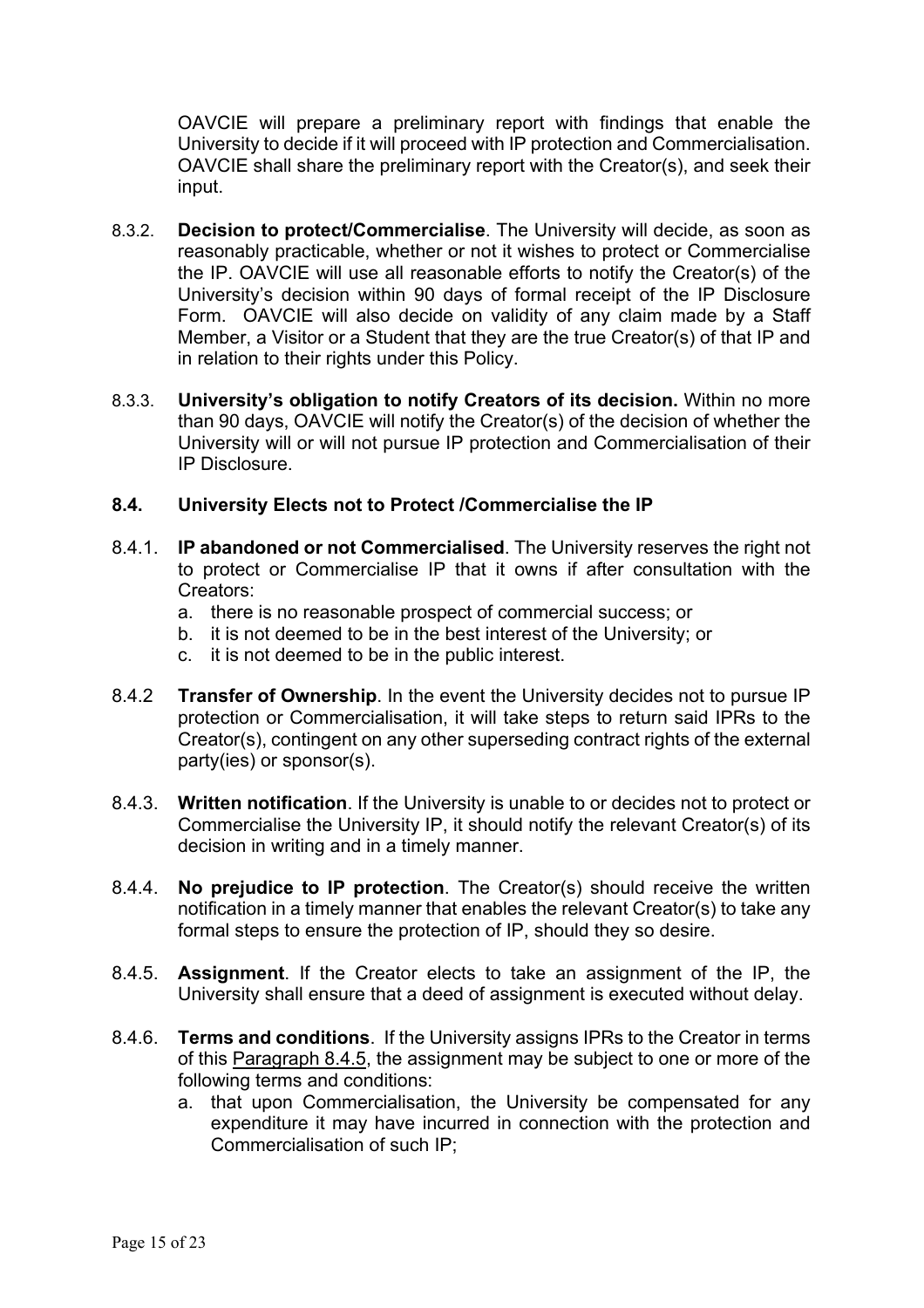b. that the University be granted a non-exclusive, royalty-free licence to use the IP for Research and teaching purposes.

## **PARAGRAPH 9 – COMMERCIALISATION OF IP**

- 9.1. **Determination of the Commercialisation Strategy**. Within 9 months of the decision to protect or Commercialise the IP under Paragraph 8.3.2, the University will determine, with input from the Creators, the most appropriate Commercialisation strategy.
- 9.2. **Assistance to OAVCIE**. Creators of IP which has been selected for IP protection and Commercialisation by the University must provide OAVCIE with all reasonable support in the assessment, protection (including preventing premature disclosure and execution of any documents including deeds of assignment and deeds attesting to creatorship), and Commercialisation of the IP.
- 9.3. **University's Discretion**. The University shall have the sole discretion regarding the Commercialisation of IP owned by it. Notwithstanding, the University will ensure that reasonable efforts are made to keep the Creators informed and, where appropriate, involved in the Commercialisation of the IP to which they contributed. The Commercialisation of University IP will be planned, executed, and monitored by OAVCIE.
- 9.4. **Commercialisation Pathways**. Modes of IP Commercialisation may include:
	- a. exclusive or non-exclusive license, and variations thereof, with preference for licensing to start-ups, small and medium-sized companies or businesses;
	- b. assignment or sale;
	- c. formation of a Commercialisation Entity to which the IP is licensed or assigned in terms of this Policy;
	- d. non-profit use or donation;
	- e. joint ventures;
	- f. royalty-free access on humanitarian or other grounds; or
	- g. various combinations of the above.
- 9.5. **Guidelines**. Regardless of the mode of IP Commercialisation, the transaction will be executed in a contract which:
	- a. protects the interests of the University, its Staff Members, Students and Visitors;
	- b. retains rights for the University to use the IP for educational and Research purposes;
	- c. assures that the IP will be utilised in a manner which will serve the public good;
	- d. assures that the IP will be developed and brought to the marketplace as useful goods and services; and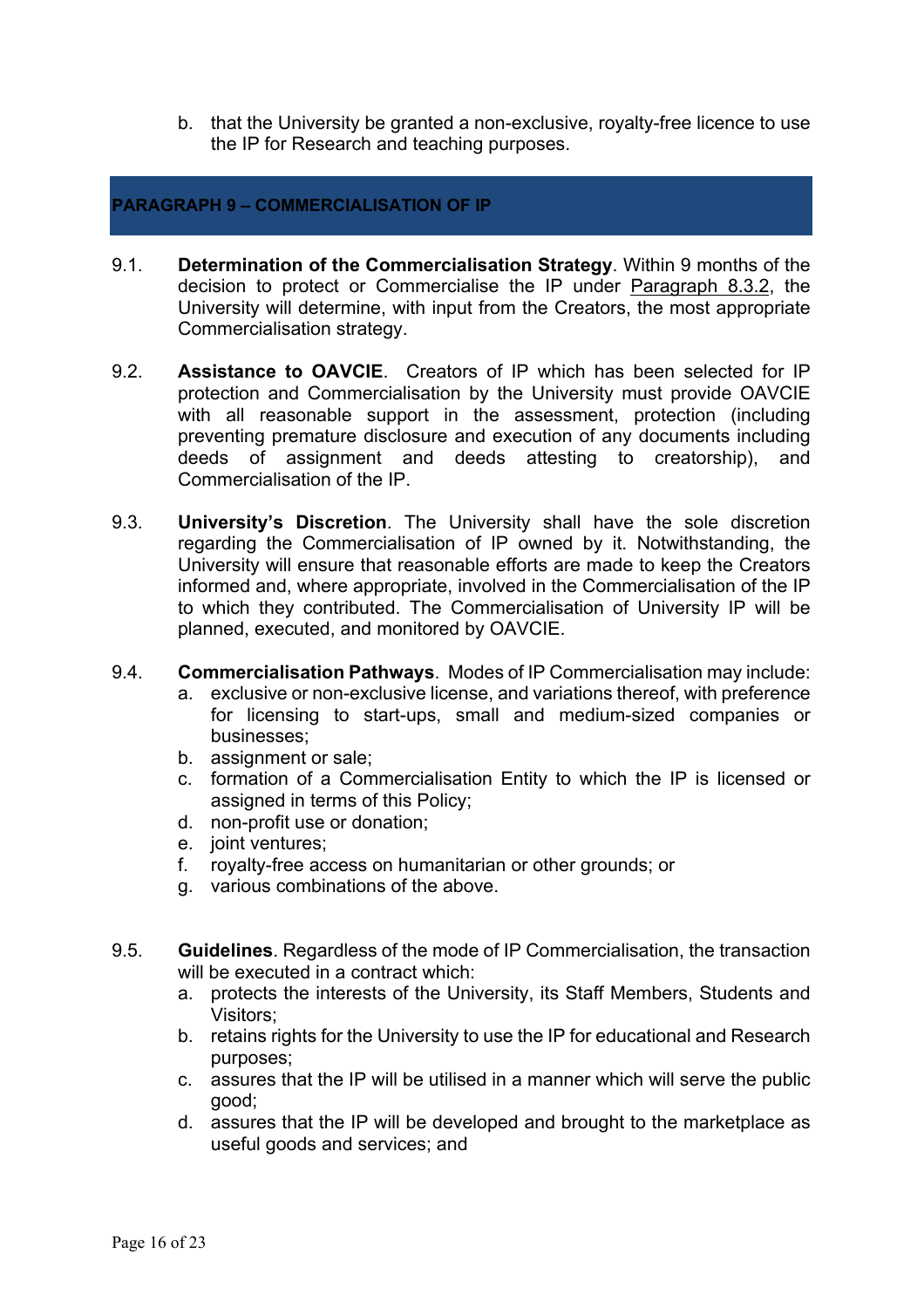- e. prohibits the "shelving" or "mothballing" 3 of the IP or its use in any illegal or unethical manner.
- 9.6. The University will endeavour to Commercialise IP in a manner that enhances local, regional, and national economic development.
- 9.7. The University will endeavour to Commercialise IP in a manner that encourages and fosters entrepreneurship by Students and others and which supports Commercialisation Entities.

## **PARAGRAPH 10 – INCENTIVES AND DISTRIBUTION OF REVENUES**

## **10.1. The University's Incentive Structure**

10.1.1. **Purpose and scope**. The University, in the interest of promoting knowledge transfer, will give due consideration to incentives to researchers to foster Research that has a socio-economic impact; such incentives may be financial or non-financial. A Creator or Enabler may receive incentives from each IP they created or enabled, which is Commercialised.

## **10.2. Sharing of Revenues**

- 10.2.1. **General**. The University will award Creators or Enablers in the sharing of monetary benefits that may accrue to the University from the Commercialisation of University IP.
- 10.2.2. **Calculation of revenues for distribution**. Calculation of Gross IP Revenue, IP Expenses, and Net IP Revenue shall be in accordance with the following rules:
	- 10.2.2.1. **Calculation of Gross IP Revenue**. "Gross IP Revenue" as defined in Paragraph 2 includes revenue received from, outright sale of IP, option payments received, licence fees received, evaluation fees received, upfront and milestone payments received, royalty payments received, share of profits received, dividends received, commissions, income through disposal of equity, and direct sale of products or services.
	- 10.2.2.2. **IP Expenses**. "IP Expenses" as defined in Paragraph 2 includes expenses that relate to (i) the University's expenses incurred by payment to external entities for securing, maintaining and enforcing IP protection, such as patenting and litigation expenses; (ii) costs incurred by the University in the licensing/assignment of IP, including marketing costs, contract negotiation and drafting costs; and (iii) costs in making, shipping or otherwise distributing products,

<sup>&</sup>lt;sup>3</sup> Shelving or mothballing of academic IP refers to IP and invention disclosure bundles that remain unexplored, unlicensed or unused.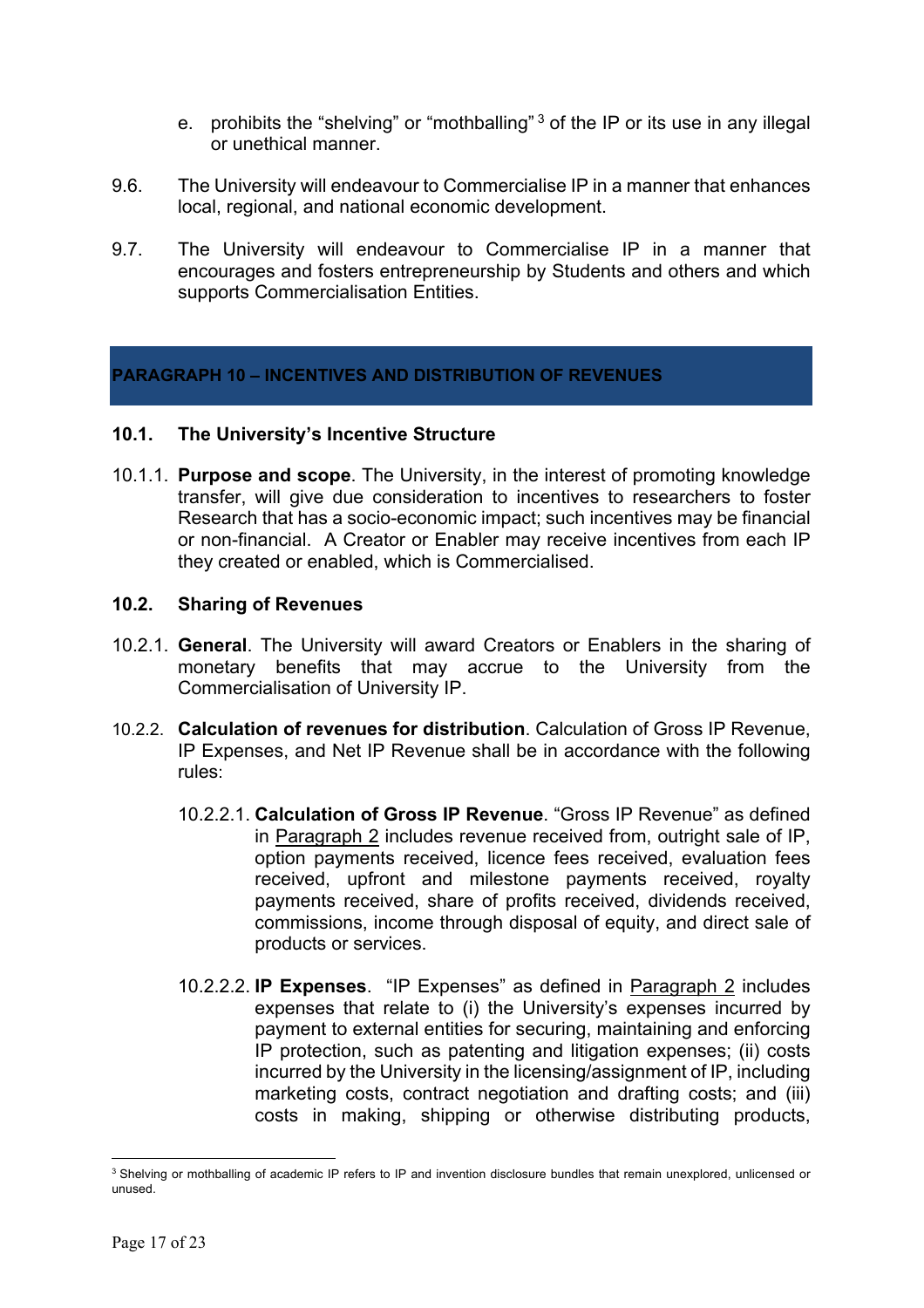processes or services that embody the particular IP, but not including staff time or general administrative costs.

- 10.2.2.3. **Calculation of Net IP Revenue**. OAVCIE shall maintain accurate and transparent documentation of IP Expenses incurred for a particular IP and shall be entitled to cover all IP Expenses it has incurred, as set out in Paragraph 10.2.2.2 above. The "Net IP Revenue" is calculated as the Gross IP Revenue less IP Expenses and Enabler's share.
- 10.2.2.4. **Co-owned IP**. Where the IP is co-owned by the University and an outside organisation, the Gross IP Revenue received by the University will be shared in accordance with a pre-determined formula as per a contractual arrangement. Thereafter, the Gross IP Revenue received by the University and the Net IP Revenue will be determined, and revenues will be shared in accordance with Paragraph 10.2.3.1 and Paragraph 10.2.3.2 below.

## 10.2.3. **Sharing of revenues – Creators/Enablers**

## 10.2.3.1. **Standard Creator's share**.

Forty-five percent (45%) of the Net IP Revenue received from commercialisation of University-owned IP will be allocated to the Creator. Where there is more than one Creator, the Creators are entitled to an equal or *pro-rata* share, based on contribution, of fortyfive percent (45%) of the Net IP Revenue, except where there is a prior written agreement between all the Creators to the contrary.

## 10.2.3.2. **Standard Enabler's share**.

The University may elect to set aside predetermined percentage of the Gross IP Revenue for an Enabler. An Enabler can be non-creator that can help to commercialise the University IP with the help of a start-up. Where there is more than one Enabler, the Enablers are entitled to an equal or *pro-rata* share, based on practical contribution, of the predetermined percentage of the Gross Revenue, except where there is a prior written agreement between all the Enablers to the contrary.

- 10.2.3.3. **Disputes**. In the event of a dispute or uncertainty regarding the Creators' or Enablers' share of the Gross IP Revenue from a specific IP, the issue shall be brought for a resolution to an independent body.
- 10.2.3.4. **Payment**. Payment to the Creators or Enablers will be made by the University on a periodic basis as agreed in writing, after receipt of the Gross IP Revenue by the University.
- 10.2.3.5. **Taxes**. Payments made as per Paragraph 10.2.3.4 are subject to personal tax if applicable. The University may, if so obliged by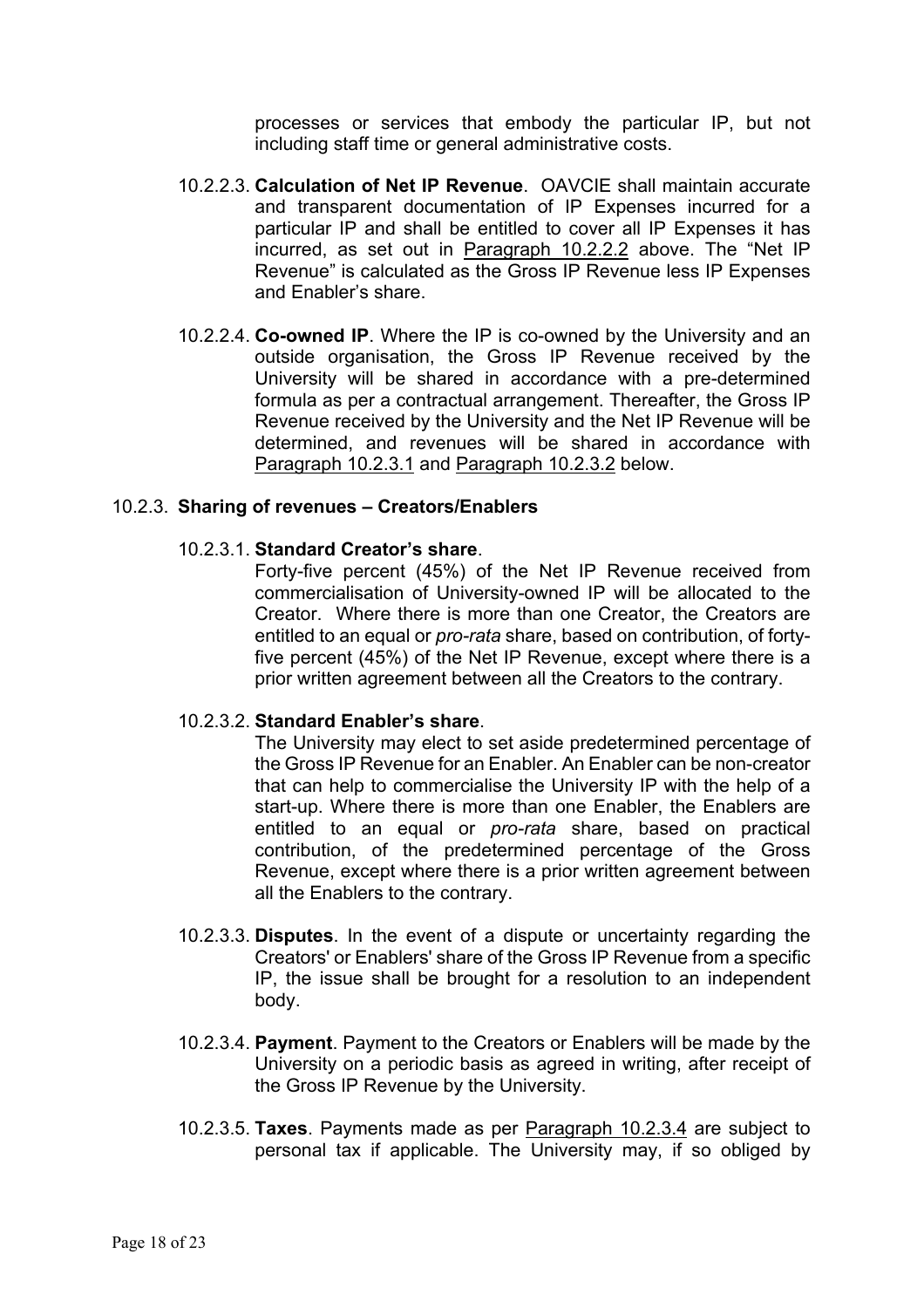national tax laws, make any applicable tax deductions before making payments to the Creators or Enablers.

- 10.2.3.6. **Entitlement**. Creators or Enablers and their heirs will be entitled to IP revenue sharing for as long as the University receives Gross IP Revenues from Commercialisation of the University IP. The entitlement to a Creator's or Enabler's share of Gross IP Revenue will survive any resignation or termination of employment or death of the creator.
- 10.2.3.7. **Banking details**. The onus is upon each Creator or Enabler to ensure that the University has the current banking details of the Creator or Enabler for the purpose of revenue sharing. The University will keep the relevant IP revenue amounts in reserve for a maximum period of 3 (three) years after which all rights of Creators or Enablers to receive such payments will be forfeited. If the University pays an amount into an incorrect account as a result of information supplied to it being outdated or incorrect, the University will not have any further obligation or liability in respect of such payment, which will be deemed to have been duly and properly made.
- 10.2.4. **Sharing of revenues – University**. The University's share of Net IP Revenue is fifty-five percent (55%).

## **10.3. Other Incentives**

- 10.3.1. **General.** As a default position, the University will refrain from accepting nonmonetary benefits for the Commercialisation of its IP or from offering incentives other than revenue sharing, unless they are in addition to the revenue sharing as per Paragraph 10.2.3.1 and Paragraph 10.2.3.2, as appropriate. The University will thus give consideration, on a case-by-case basis, to the provision of other incentives, where monetary benefits (revenues) are not available or where the Creator or Enabler elects to choose other benefits *in lieu of* revenue sharing, which may only be realised in due course. Other incentives will include but are not limited to, the incentives described in Paragraph 10.3.2, Paragraph 10.3.3, and Paragraph 10.3.4.
- 10.3.2. **Growth, development and acknowledgement**.A framework for growth and development of the Creator or Enabler in their professional and personal capacity shall be developed including (i) recognition of IP generation and Commercialisation performance in appraisal procedures; and (ii) opportunities for enterprise development or capacity development through, for example, specific training opportunities, sabbaticals, and local and international exchanges in their relevant Research field or in the field of IP management and knowledge transfer.
- 10.3.3. **Research funds**. The University will actively, through OAVCIE, promote, source and facilitate collaborative arrangements with industry partners to secure funding for further Research for the Creators or Enablers.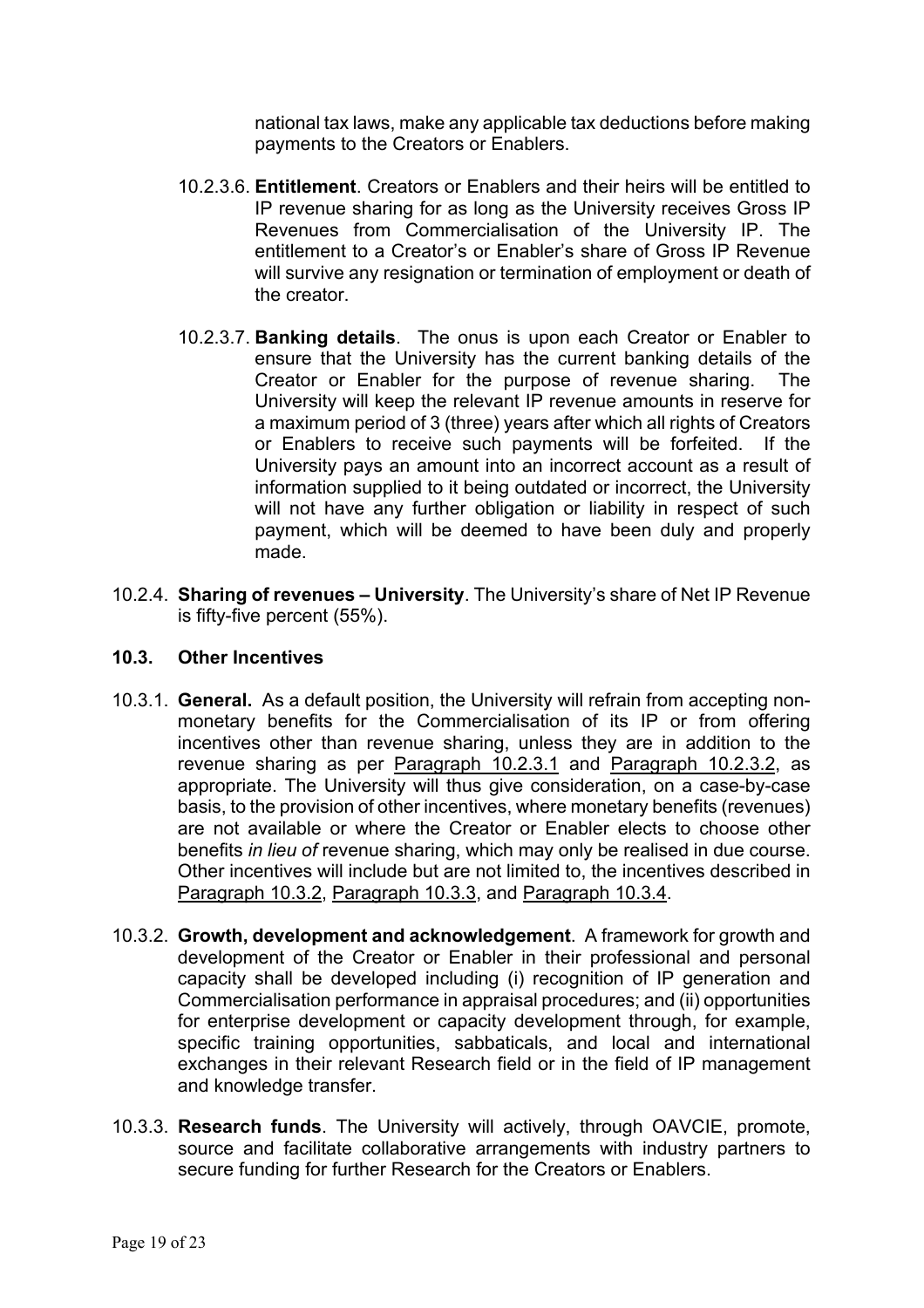## 10.3.4. **Creator or Enabler receiving shares in a Commercialisation Entity or other licensee**.

- 10.3.4.1. In the case where a Creator or Enabler is granted equity in a Commercialisation Entity that licences the University IP which the Creator or Enabler has created,<sup>4</sup> such Creator's or Enabler's portion in the standard revenue sharing formula of Paragraph 10.2.3.1 or Paragraph 10.2.3.2 will be unaffected.
- 10.3.4.2. Where the University receives shares in a licensee company, which company may be a Commercialisation Entity, as consideration for an IP license, the University will hold all the shares until liquidation, at which time the income will be considered Gross IP Revenue and the Creators or Enablers will receive their share according to the revenue sharing formula in Paragraph 10.2.3.1 or Paragraph 10.2.3.2.
- 10.3.4.3. Notwithstanding the benefit sharing in respect of shares in terms of this Paragraph 10.3.4, the Creators or Enablers will still be entitled to their share of any other revenues under the IP license.

## **10.4. Contact Details**

10.4.1. **Contact details**. The onus is upon each Creator or Enabler to ensure that the University is in receipt of their current address details for the purpose of revenue sharing. Unless contrary to law, should the University be unable to locate the Creators or Enablers through reasonable efforts, in order to effect payment of the revenue share amount, and a period of five(5) years has passed since an initial attempt, then the portion owed to that Creator or Enabler or his or her heirs or assigns will be paid to the University's central fund to be used to support Research and innovation activities.

## **PARAGRAPH 11 – IP PORTFOLIO MAINTENANCE**

- 11.1. **Recording and monitoring**. OAVCIE shall maintain records of the University's IP in an appropriate form and in sufficient detail. It shall monitor the deadlines for the payment obligations related to the maintenance or annuity fees of protected IP, and shall, within a reasonable time, inform the person or department designated to make such payments.
- 11.2. **Accounting**. OAVCIE shall maintain income and expense accounting records on each IP so that revenue sharing allocations can be calculated.

<sup>&</sup>lt;sup>4</sup> The institutional policy regulating Conflict of Interests must be consulted to assess additional measures that should be put in place especially when the researcher outsources research to the spin-off or start-up company, in which the researcher has a material interest.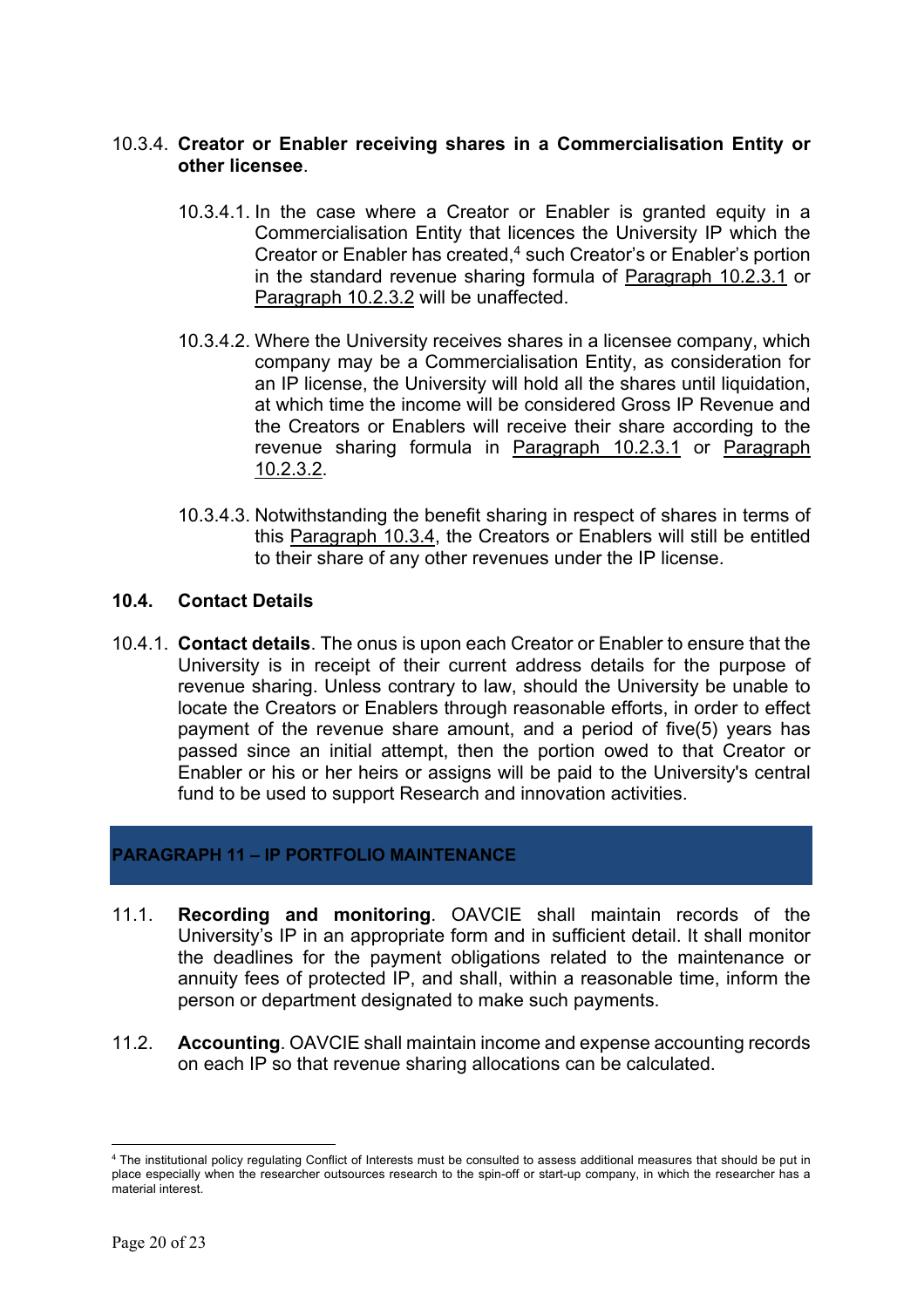## **PARAGRAPH 12 – CONFLICTS OF INTEREST AND CONFLICTS OF COMMITMENT**

- 12.1. **Commitment to the University**. Staff Members' and Visitors' primary commitment of time and intellectual contributions should be to the education, Research and academic programs of the University.
- 12.2. **Best Interests of the University**. Staff Members and Visitors have a primary professional obligation to act in the best interests of the University; they should avoid situations where external interests could significantly prejudice their work ethic and Research integrity.
- 12.3. **Agreements with External Parties**. It is the responsibility of all Staff Members and Visitors to ensure that their agreements with external parties do not conflict with their duties and responsibilities in terms of this Policy. This provision shall apply in particular to private consultancy and other research service agreements concluded with external parties. Each individual should make his or her duties and responsibilities clear to those with whom such agreements may be made and should ensure that they are provided with a copy of this Policy.
- 12.4. **Disclosure of External Activities and Financial Interests**. Staff Members and Visitors shall promptly report all potential and existing conflict of interest to OAVCIE. OAVCIE will be responsible for resolving the conflict or reaching a solution satisfactory to all parties concerned.

## **PARAGRAPH 13 – DISPUTE**

13.1. **Violation.** Breach of the provisions of this Policy shall be dealt with under the normal procedures of the University, and in accordance with the relevant provisions of laws and regulations in force.

## 13.2. **Dispute Resolution**.

- 13.2.1. Any internal disputes or questions of interpretation or application of this Policy will be referred to OAVCIE first for consideration and mediation by the IP Committee.
- 13.2.2. If the matter cannot be resolved by the IP Committee within six months, then the dispute or question of interpretation must be referred to the VC.
- 13.2.3. The VC may at their sole discretion refer the matter to University's Senior Management Team or an independent committee for resolution of any dispute for final determination.
- 13.3. **Appeal**. Individuals covered by this Policy shall have the right to appeal the application of any aspect of this Policy to the VC.